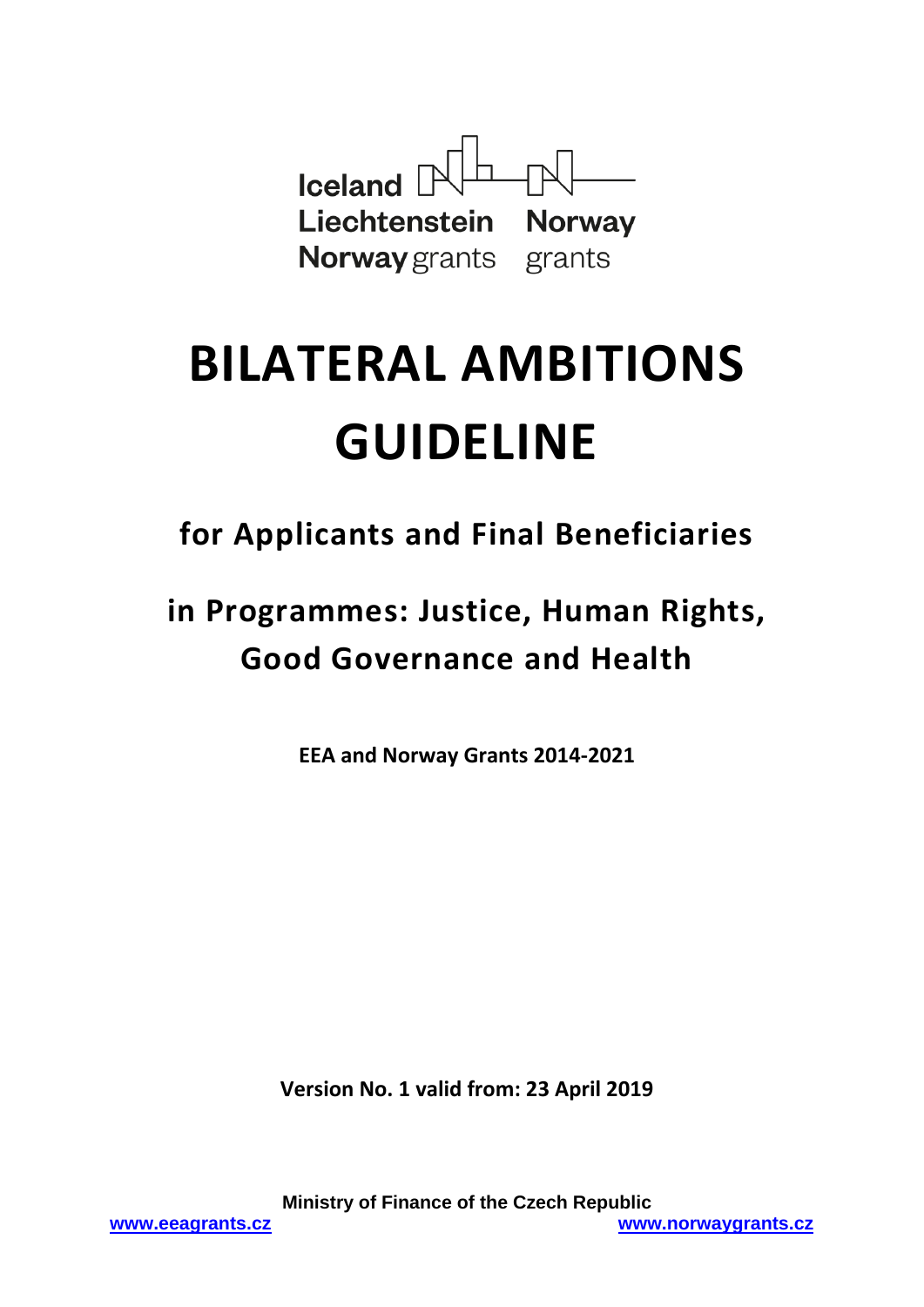## **Content**

| $\mathsf{L}$ |                                                                                |  |  |
|--------------|--------------------------------------------------------------------------------|--|--|
| ΙΙ.          |                                                                                |  |  |
| III.         |                                                                                |  |  |
| IV.          |                                                                                |  |  |
| V.           |                                                                                |  |  |
| VI.          |                                                                                |  |  |
| VII.         |                                                                                |  |  |
| VIII.        |                                                                                |  |  |
| IX.          | Procedures for submission of interim/final report including payment request 13 |  |  |
| Χ.           |                                                                                |  |  |
| XI.          |                                                                                |  |  |
| XII.         |                                                                                |  |  |
| XIII.        |                                                                                |  |  |
| XIV.         |                                                                                |  |  |
| XV.          | Pre-defined initiatives of the Programme Operator/Programme Partner 17         |  |  |
| XVI.         |                                                                                |  |  |
|              |                                                                                |  |  |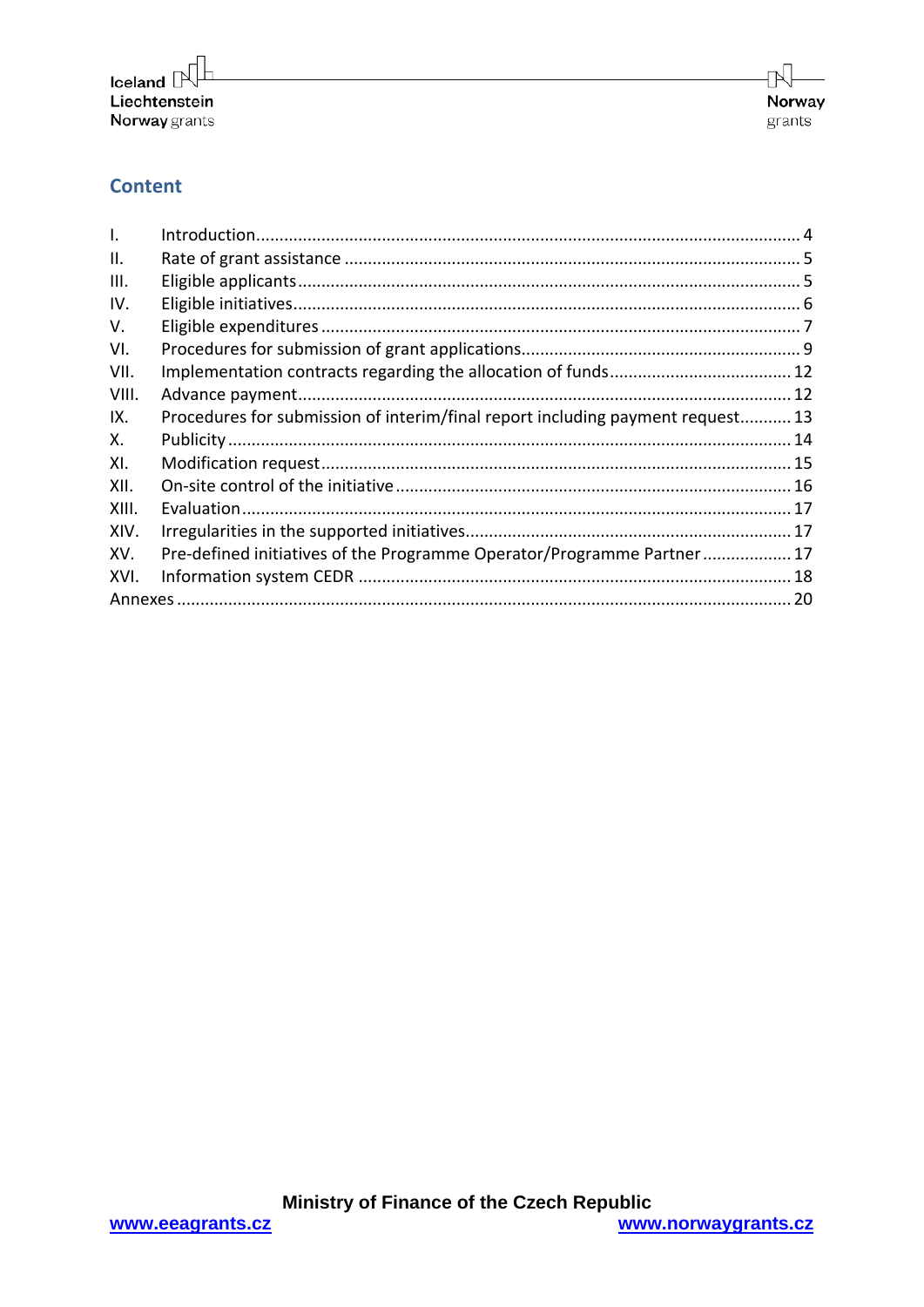# **List of abbreviations**

| BA                  | <b>Bilateral Ambitions</b>                                             |
|---------------------|------------------------------------------------------------------------|
| BF                  | Fund for bilateral relations                                           |
| CC                  | <b>Cooperation Committee</b>                                           |
| <b>Donor States</b> | Iceland, Liechtenstein and Norway                                      |
| <b>DPP</b>          | Donor Programme Partner                                                |
| EEA                 | European Economic Area                                                 |
| <b>EFTA</b>         | <b>European Free Trade Association</b>                                 |
| FB                  | <b>Final Beneficiary</b>                                               |
| <b>FMO</b>          | Financial Mechanism Office                                             |
| <b>IPO</b>          | International Partner Organization                                     |
| <b>IS CEDR</b>      | Information System CEDR for Administration of Initiatives and Projects |
| <b>NFP</b>          | <b>National Focal Point</b>                                            |
| PO                  | Programme Operator                                                     |
| PP                  | Programme Partner                                                      |
| SCO                 | <b>State Contributory Organization</b>                                 |
| SOU                 | <b>State Organizational Unit</b>                                       |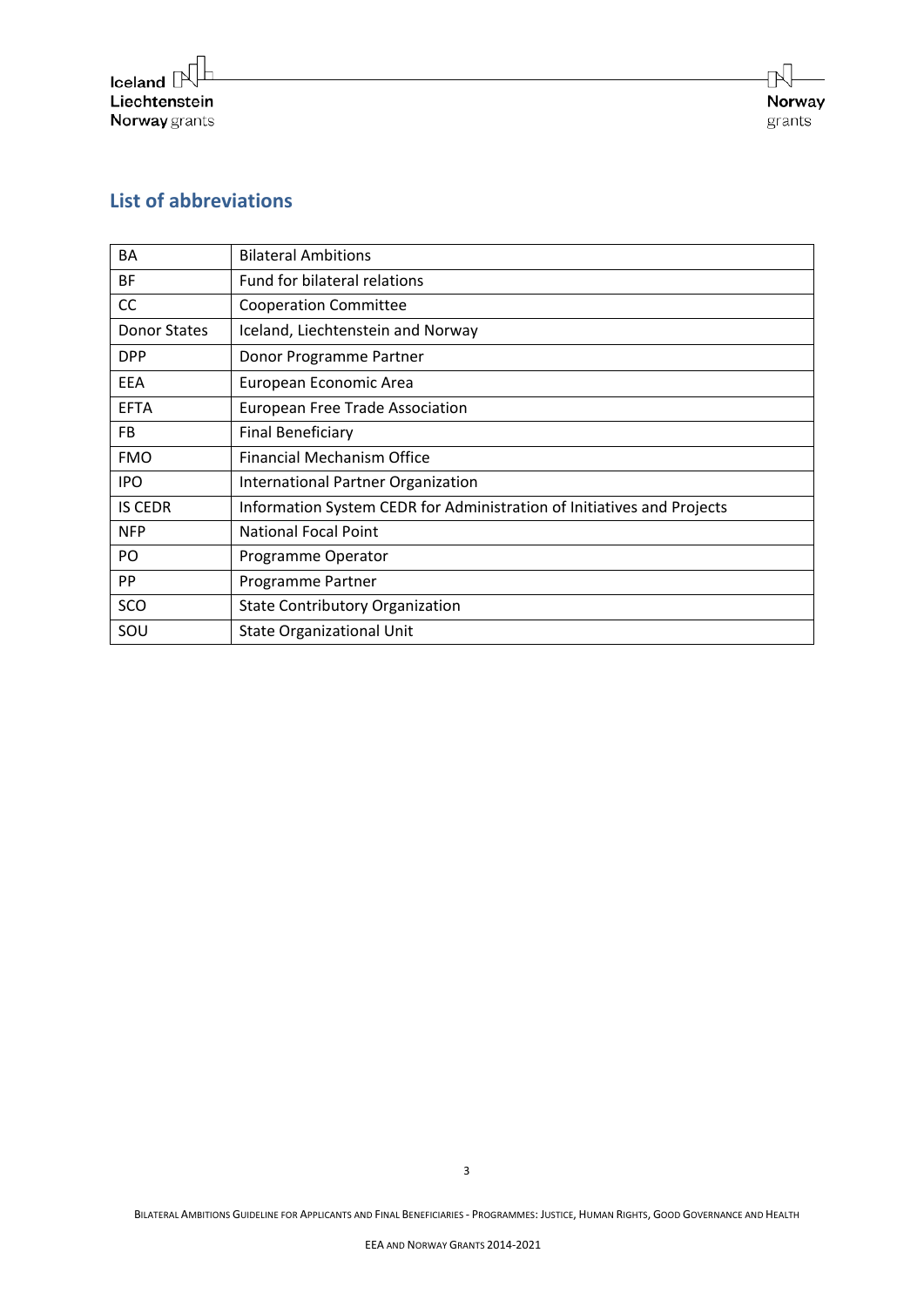## <span id="page-3-0"></span>**I. Introduction**

#### **Objective and focus of the Fund for bilateral relations**

The overall objective of **the EEA and Norway Grants** is to contribute to reducing economic and social disparities in the European Economic Area (hereinafter referred to as "**EEA**") and to strengthening bilateral cooperation between donor and beneficiary states through financial contributions in specified priority sectors.

**The Fund for bilateral relations** (hereinafter referred to as "**BF**") was established within the framework of the EEA and Norway Grants 2014-2021 to **strengthen bilateral relations between Iceland, Liechtenstein and Norway** (hereinafter referred to as **"Donor States"**) **and the Czech Republic**.

The BF is functioning as a flexible source of funding for a wide range of initiatives of mutual interest with the aim to create or strengthen cooperation between the Czech Republic and the Donor States, increase mutual understanding and exchange of knowledge.

The total allocation of the BF is divided among the allocation managed by the Joint Committee for Bilateral Funds and allocations of given programmes managed by the Programme Operator - Bilateral Ambitions (hereinafter referred to as "**BA**").

This Bilateral Ambitions Guideline for Applicants and Final Beneficiaries (hereinafter referred to as "**Guideline**") is intended for bilateral cooperation under the programmes **Justice**, **Human Rights**, **Good**  Governance and Health, namely for entities active in the programme areas<sup>[1](#page-3-1)</sup>, including final beneficiaries of already approved projects within the above mentioned programmes, unless stated otherwise in the particular Open Call.

#### **Legal framework**

All procedures outlined in this document are set out in accordance with the Regulation on the implementation of the EEA/ Norwegian Financial Mechanisms 2014-2021 and Bilateral Guideline, adopted by the Financial Mechanism Committee, and must be in line with the state aid rules, procurement rules and internal procedures of grant applicants. The Guideline is intended to provide applicants and final beneficiaries (hereinafter referred to as "**FB**") with instructions and procedures for receiving and administering funds, including procedures for commitment, award and disbursement of funds. This Guideline defines general procedures. Specific conditions relevant for the particular programme will be stipulated in the relevant Call.

The Fund Operator of the BA is the Programme Operator (hereinafter referred to as "**PO**") of the relevant programme - the Ministry of Finance. The PO is designed to manage and control the use of the BA of its programme. The initial allocations of the BA under the given programmes for funding of initiatives are stipulated in the Memorandum of understanding, which sets out the basic conditions for the implementation of the EEA and Norway Grants 2014-2021. Grants under the BA are administered

4

<span id="page-3-1"></span><sup>&</sup>lt;u>.</u> <sup>1</sup> The individual programme areas, in which the initiative may be supported, are described in more details in the Open Call.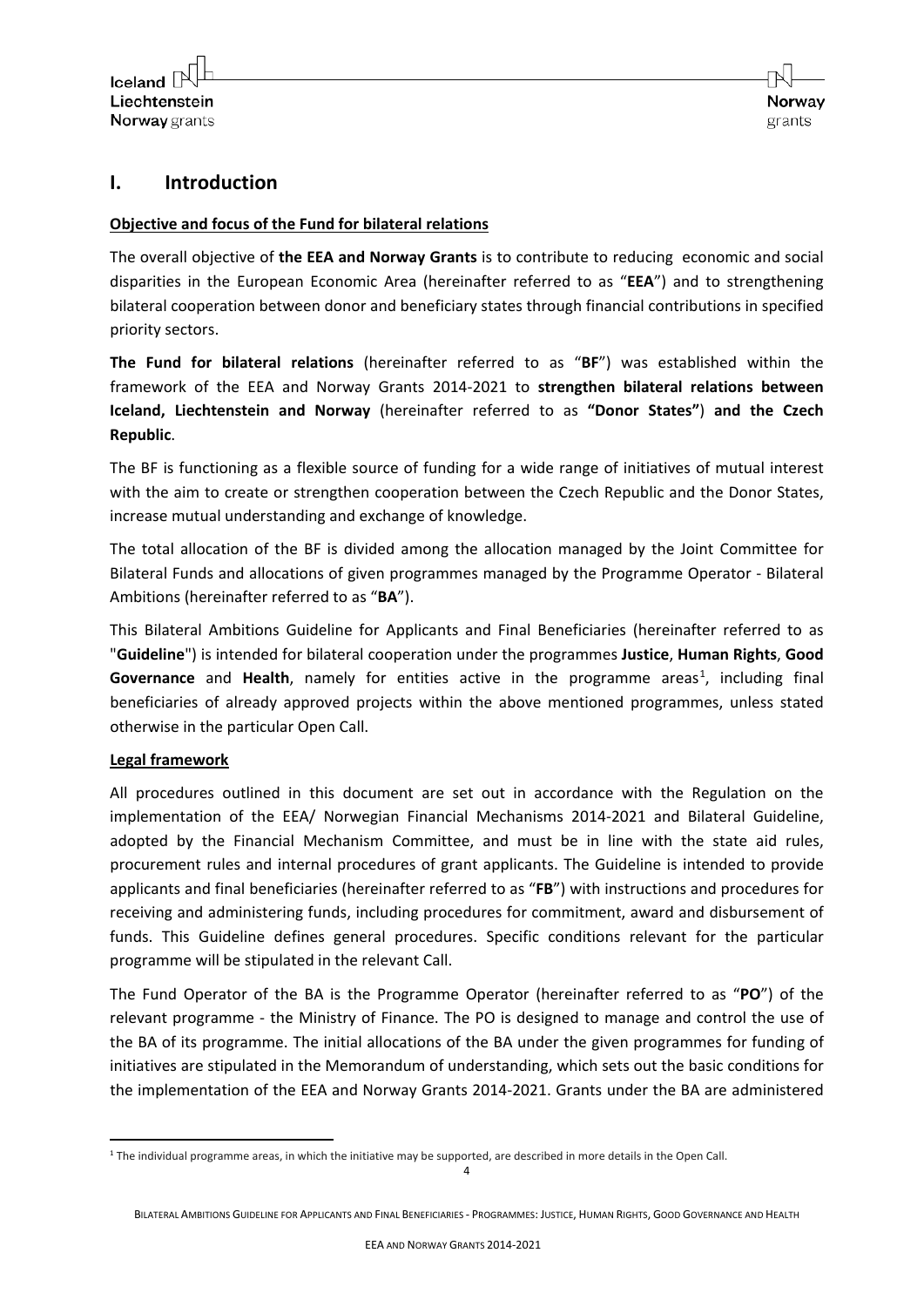by the PO through pre-defined initiatives<sup>[2](#page-4-2)</sup> and Open Calls<sup>[3](#page-4-3)</sup>. Released BA allocations under the particular programmes are set out in the relevant Calls, which are published on the websites **www.eeagrants.cz** and **www.norwaygrants.cz.**

#### **Bilateral Ambitions**

Bilateral initiatives (hereinafter referred to as "initiatives"), funded from the BA within a particular programme, are one way of strengthening the bilateral cooperation. Initiatives are intended to finance primarily one-off or short-term initiatives and serve to:

- strengthening the bilateral scope of the programme and supporting future bilateral cooperation during the whole programme lifecycle;
- search for partners for donor partnership projects and joint preparation of project proposal prior to or during the period of announced Open Calls for submission of grant applications for projects (hereinafter referred to as "Open Call");
- establishing and deepening cooperation, exchange, sharing and transfer of knowledge, technology, experience and best practices between Czech and Donor States entities and/or International Organisations<sup>[4](#page-4-4)</sup>.

#### <span id="page-4-0"></span>**II. Rate of grant assistance**

Minimum and maximum grant amount shall be stated in the relevant Open Call. The BA covers 100 % of the eligible costs (rounded down to whole CZK). FBs are not required to provide co-financing for the initiatives.

Any planned costs related to the initiative that will be covered by other sources that the grant shall not be included in the Grant Application, i.e. the total eligible cost equal to the amount of requsted grant (the grant is always 100 %).

The eligibility of expenditures from the BA is described in detail in chapter V. of this Guideline and in **Annex 1**.

#### <span id="page-4-1"></span>**III. Eligible applicants**

<u>.</u>

**Any entity, public or private, commercial or non-commercial and non-governmental organisations, established as a legal person** in the Czech Republic are considered eligible applicants.

Eligible applicants are entities that intend to fund initiatives in cooperation with Donor States and/or international organizations<sup>[5](#page-4-5)</sup>. The specifications of the eligible applicants and partners of the initiatives

BILATERAL AMBITIONS GUIDELINE FOR APPLICANTS AND FINAL BENEFICIARIES - PROGRAMMES: JUSTICE, HUMAN RIGHTS, GOOD GOVERNANCE AND HEALTH

<span id="page-4-2"></span><sup>&</sup>lt;sup>2</sup> Intentions to implement pre-defined initiatives, listed in the Concept Note or proposed by the Cooperation Committee (hereinafter referred to as "CC") of the particular programme, are to be approved by the CC of the relevant programme prior to the submission of the grant application, if relevant. Applicants of pre-defined initiatives are to follow this Guideline. If the applicant and the FB of the pre-defined initiative is the PO or PP, they follow steps outlined in chapter XV.

<sup>&</sup>lt;sup>3</sup> Applicants defined in chapter III. of this Guideline may apply for a grant under relevant Open Calls.

<span id="page-4-4"></span><span id="page-4-3"></span><sup>4</sup> International Organizations are considered eligible partners only when approved by the Cooperation Committee of the relevant Programme.

<span id="page-4-5"></span><sup>5</sup> International Organizations are considered eligible partners only when approved by the Cooperation Committee of the relevant Programme.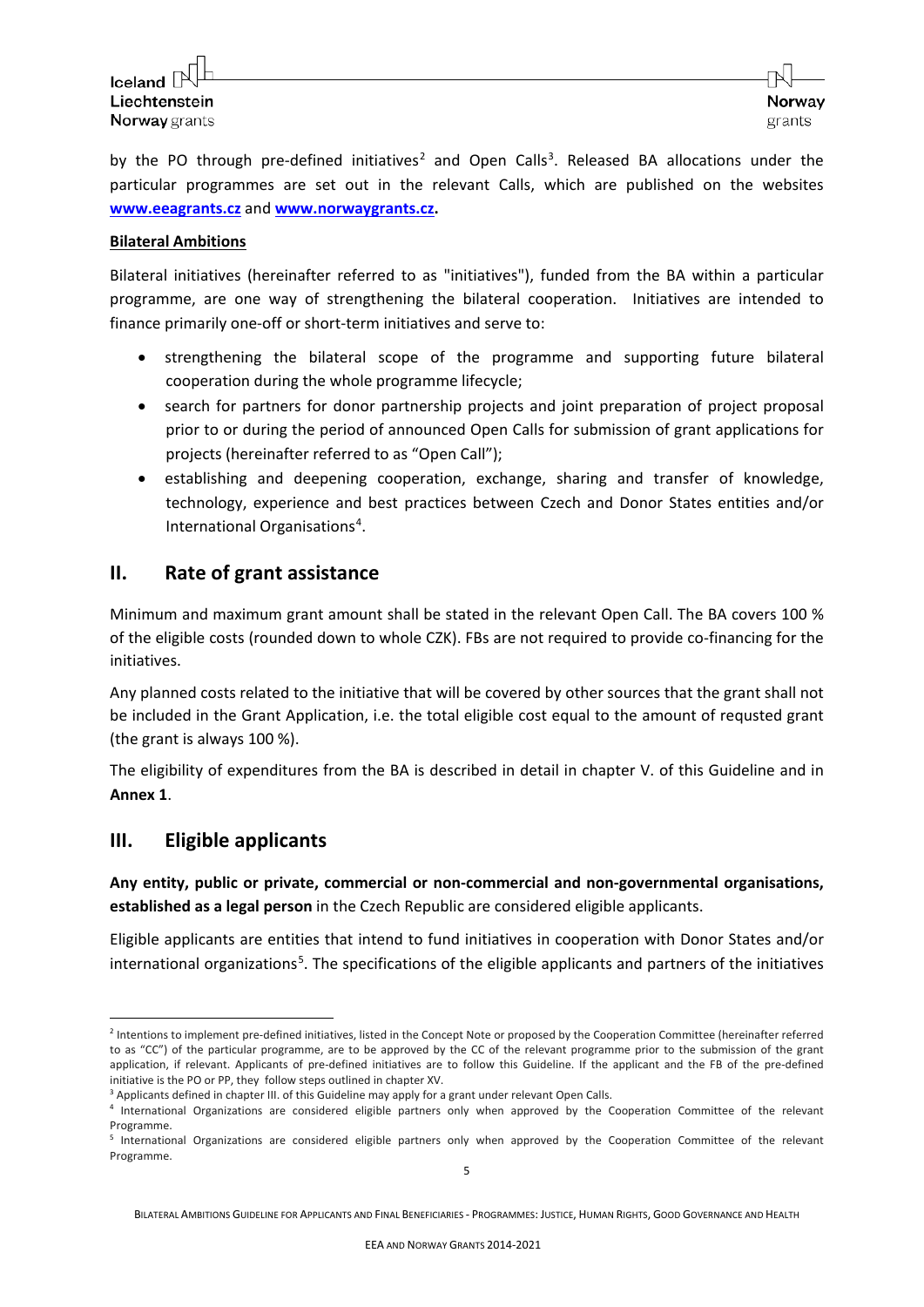will always be stated in the Open Call of the relevant programme. Limitations that determine the eligibility of applicants may be stipulated by the PO in the relevant Open Call.

Concluding a partnership agreement is recommended in order to clearly articulate responsibilities of the partners, set the terms and conditions for mutual cooperation and ensure administrative compliance with the Fund for bilateral relations.

The section below refers to minimum recommended content of the partnership agreement, however, the decision on its conclusion and its scope are at full discretion of contracting parties and the NFP does not accept any liabilities stemming threof.

- definition of the agreement objective and subject-matter;
- roles and responsibilities of the partners;
- workplan with clear allocation of partners´ capacities and resources;
- specification of eligible expenditures, definition of the budget share of each partner with respect to particular items in the Application; financial flows between the partners and the payment arrangements incl. deadlines (respecting provisions in this Guidelines and Annex 1);
- obligation to infom the partner on all circumstances which have/may have effect on initiative implementation or achievement of its objective, provide access to all relevant documentation;
- relevant provisions of the Implmentation contract which require cooperation of the partner (publicity requirements, documentation keeping, provision of information for monitoring and statistical purposes, cooperation during audits or controls);
- entry into force and duration of partnership agreement, terms for its termination.

## <span id="page-5-0"></span>**IV. Eligible initiatives**

The range of activities eligible for support under the BA is broad. Eligible initiatives include activities leading to establishing and strengthening bilateral relations, enhancing cooperation and improving mutual knowledge and understanding between the Czech Republic and the Donor States, provided that they are implemented in cooperation with the partner of the initiative. Both the FB and partner(s) of the initiative are actively involved in planning and organizing joint activities.

Areas of support refer in general to:

- establishing and strengthening bilateral cooperation;
- search for partners for donor partnership projects during the programme preparatory phase prior to or during the preparation of a project application, joint preparation of an application for a donor partnership project;
- dissemination, share and transfer of knowledge, technology, know-how, experience and best practice between Czech and Donor State entities and/or international organizations<sup>5</sup>;
- initiatives to increase awareness of bilateral/multilateral relations between the Czech Republic and the donor states.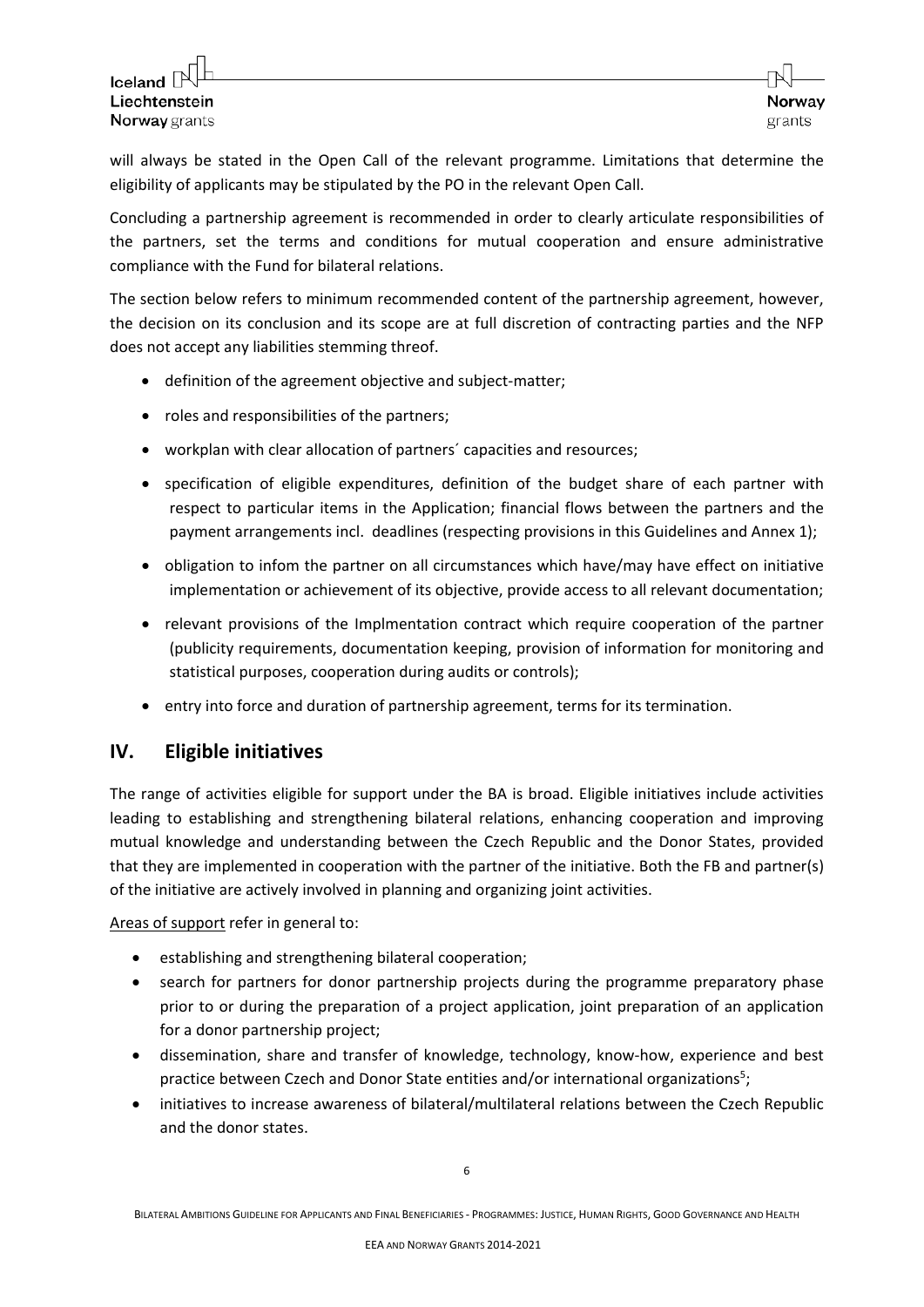Examples of activities that can be carried out under the BA:

- study and business trips, visits to the donor states and/or the Czech Republic with the aim of establishing or deepening cooperation, sharing information, experience and know-how;
- workshops, meetings, conferences, seminars on topics of common interests;
- capacity building and short-term education;
- secondments, internships and exchange of experts;
- data collection and sharing, studies, documentation and publications;
- promotional and information actions to strengthen bilateral partnerships.

This list is non-exhaustive and it is meant just as an example of possible activities. Generally, the activities shall have a clear bilateral profile and serve the purpose of strengthening bilateral relations between the donor states and the Czech Republic. Having attendants from Donor State entities at the actual event held in the Czech Republic (e.g. conference) is not considered sufficient to define it as bilateral.

Initiatives **may not generate an economic profit.** If an initiative generates any income, the use of this income shall be described in the application and subsequently in the monitoring report.

Eligible activities are always stated in the Open Call. Limitations that determine the type of eligible activities can be set by the PO in the Open Call.

## <span id="page-6-0"></span>**V. Eligible expenditures**

Eligible expenditures are those actually incurred within the initiative, which meet the following criteria:

- they are incurred between the first and final date of eligibility as specified in the Approval Letter of the Grant Award (hereinafter referred to as "Approval Letter") and subsequent Implementation Contract on the Grant Award (hereinafter referred to as "Implementation Contract");
- they are proportionate and necessary for the implementation of the initiative;
- they are connected with the subject of the initiative and indicated in the detailed budget of initiative (see the form in Annex 2B);
- they are used for the sole purpose of achieving the objective of the initiative and its expected outcome(s), in a manner consistent with the principles of economy, efficiency and effectiveness;
- they are identifiable and verifiable, in particular through being recorded in the accounting records of the FB and project partner(s) and determined according to the applicable accounting standards of the country where the FB and project partner(s) is established and according to generally accepted accounting principles.

The eligibility is determined by (a) the content and (b) time frame:

(a) From the content point of view, there are following types of eligible expenditures: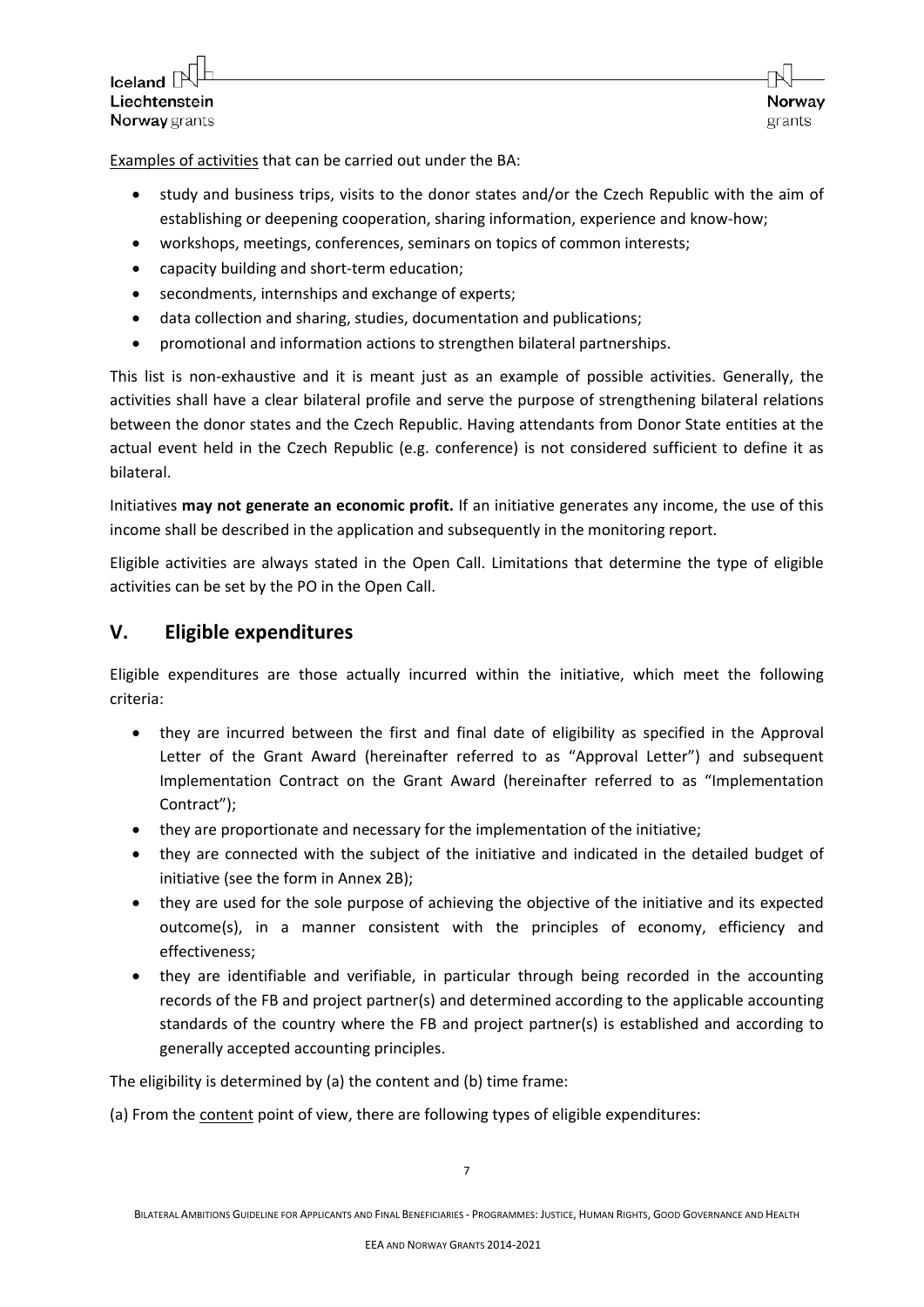- travel<sup>[6](#page-7-0)</sup> and accommodation costs and fees associated with organizing/co-organizing and attending seminars, workshops, conferences, working meetings, study visits, secondments and internships, courses or other actions listed in the grant application for bilateral initiative (hereinafter referred to as "application");
- per-diems<sup>[7](#page-7-1)</sup> (accommodation, local travel, travel insurance, meals);
- expert fees;
- costs of feasibility studies, costs of preparation of analyses and documents;
- interpretation and translation of documents;
- costs associated with promotional and informational activities for strengthening bilateral relations;
- external consultancy fees;
- travel health insurance, cancellation insurance for flight/railway/bus ticket/s;
- cost of the audit report proving the eligibility of expenditures within the monitoring report;
- other necessary expenses directly related to bilateral initiative (must be described in the application).

Within the preparation and implementation of initiatives, the applicant/FB is obliged to follow the Guideline of the PO on Small Scale Public Procurement - EEA and Norway grants 2014-2021 (available in Czech at **[www.eeagrants.cz](http://www.eeagrants.cz/)**; **[www.norwaygrants.cz](http://www.norwaygrants.cz/)**).

In case of expenditures for flight/railway/bus ticket/s and accommodation, it is not required to follow the Guideline of PO for Small Scale Public Procurement, as the prices are variable in time. Such purchases can be made by orders and subsequent invoices or by direct purchase documented by relevant accounting documents. Nonetheless, cost-efficiency is essential.

Eligible expenditures including their **financial limits** are described in detail in **Annex 1**. Limitations that determine the type of eligible expenditures can be set by the PO in the Open Call. If not stipulated in the rules in this Guideline and Annex 1, applicants/final beneficiaries are to follow the NFP Guideline on eligible expenditures.

(b) Time eligibility of expenditures is determined by the date specified in the Approval Letter and subsequently in the Implementation Contract. **No expenditures incurred before the approval of the application shall be eligible.** The realization of the subject of the contract and the related payment must be made after the initial eligibility date of the expenditure. This means that the contract with the winning contractor can be signed earlier, provided that the subject of the contract will be executed only when the grant is approved. **The expenditures are eligible up to 3 months after the final date for achievement of the purpose of the initiative (initiative completion).** In duly justified cases, extension of the eligibility after the completion of the initiative may be requested (see chapter XI.).

#### **Eligibility of expenditures for unrealized journey**

1) Individual expenses of a participant to attend the event – travel and accommodation costs, attendance fee

-

BILATERAL AMBITIONS GUIDELINE FOR APPLICANTS AND FINAL BENEFICIARIES - PROGRAMMES: JUSTICE, HUMAN RIGHTS, GOOD GOVERNANCE AND HEALTH

<span id="page-7-0"></span><sup>6</sup> Expenditures referring to international travels are set as a lump sum.

<span id="page-7-1"></span> $<sup>7</sup>$  Expenditures referring to international travels are set as a lump sum.</sup>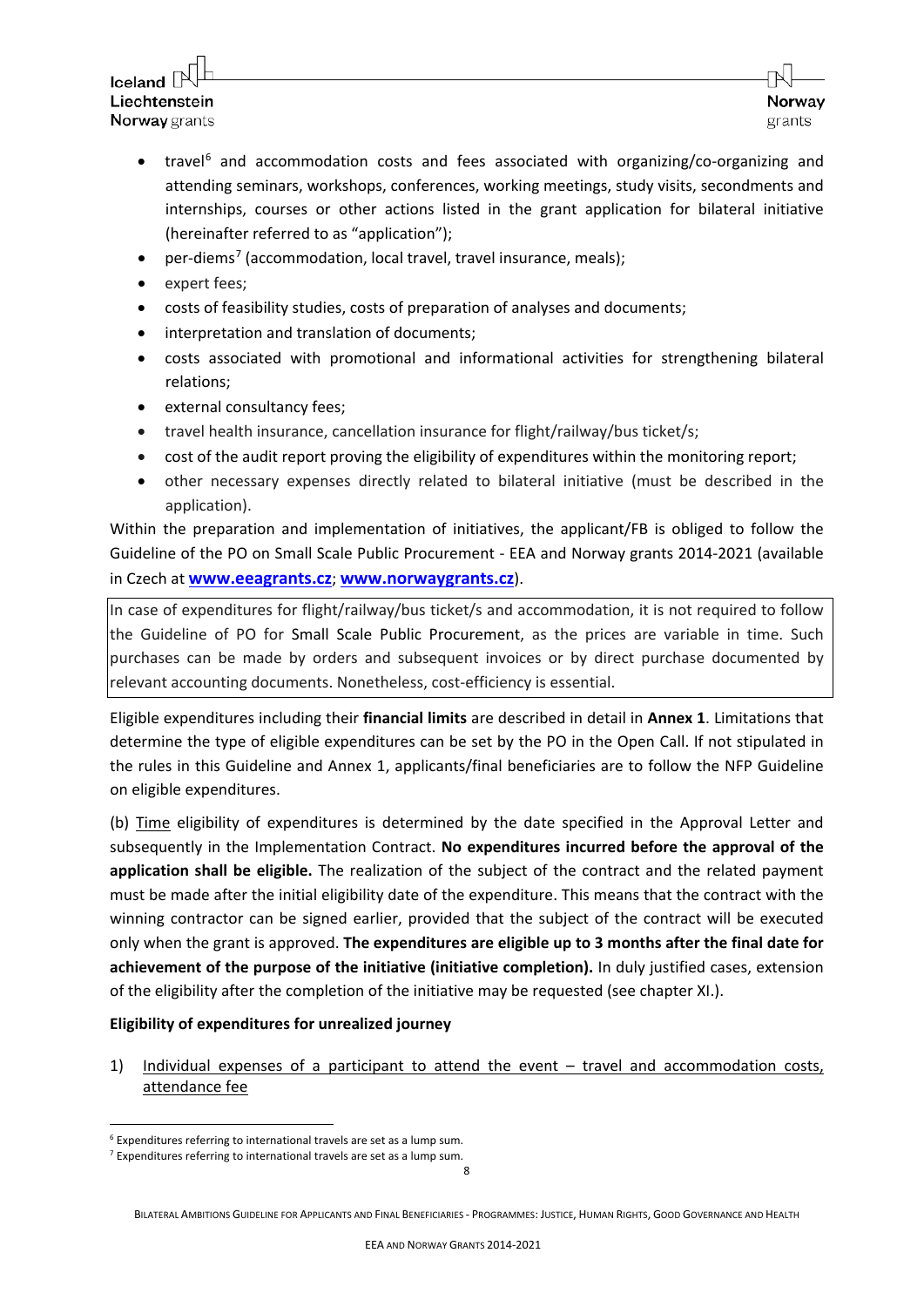Costs associated with an unrealized journey of a participant to a bilateral/multilateral event (e.g. travel costs, accommodation costs, attendance fee) are considered ineligible due to non-fulfilment of the purpose of the participant's journey. When purchasing a flight/train/bus ticket, it is recommended to buy a ticket including the cancellation insurance allowing cancelling a ticket due to unforeseeable causes preventing a person from travelling. Cancellation insurance is an eligible expenditure, but not the cost of the cancelled ticket. It is also recommended to select accommodation which is possible to cancel shortly before arrival, if necessary. Expenses for unrealized accommodation are also considered ineligible.

#### 2) Expenditures of an event organizer - refreshment costs, travel and accommodation costs of invited participants

In case of larger events organized by the FB, the PO may, in exceptional cases, accept expenditures (e.g. travel and accommodation costs, refreshment) for an unrealized journey of an invited participant as eligible. In this case, the PO will assess whether the applicant complied with the principle of sound management, i.e. tried to solve the situation of absence of the invited person in the event with relevant service providers (e.g. hotel, travel agent) with the aim to respect the principle of economy. The PO will assess the situation individually based on the explanation and relevant documentation provided by the FB.

#### **Reimbursement of expenditures**

The mechanism for the reimbursement of expenditures is based on the **ex-post** payments of eligible expenditures actually incurred **in CZK**. The grant application must be submitted and approved prior to the start date of the implementation of the planned initiative. Expenditures associated with the initiative will be paid by the FB from its own funds. The final beneficiary will then apply for those expenditures to be reimbursed.

The FB can ask for an advance payment up to 60 % if such a possibility is stipulated in the text of bilateral Open Call. Except of an advance payment provided ex-ante, eligible expenditures will always be reimbursed to the FB ex-post at the amount of **100 % of actually incurred eligible expenditures**, i.e. the grant does not require compulsory co-financing by the FB.

## <span id="page-8-0"></span>**VI. Procedures for submission of grant applications**

The applications may be submitted either through an Open Call or pre-defined initiatives.

#### **A. Open Call**

Eligible applicants submit their applications in Czech through the information system CEDR (hereinafter referred to as "IS CEDR"). $8$  The applicant submits an application on the basis of a published Open Call within the set time period so that approval of the application takes place before the start of the initiative to be supported under the BA (see point 2 below).

Application submission and evaluation procedure:

<span id="page-8-1"></span><sup>-</sup><sup>8</sup> Procedures and requirements for submitting the application shall be specified in the relevant Open Call. The application is submitted electronically through the IS CEDR, unless stated otherwise in the Open Call.

BILATERAL AMBITIONS GUIDELINE FOR APPLICANTS AND FINAL BENEFICIARIES - PROGRAMMES: JUSTICE, HUMAN RIGHTS, GOOD GOVERNANCE AND HEALTH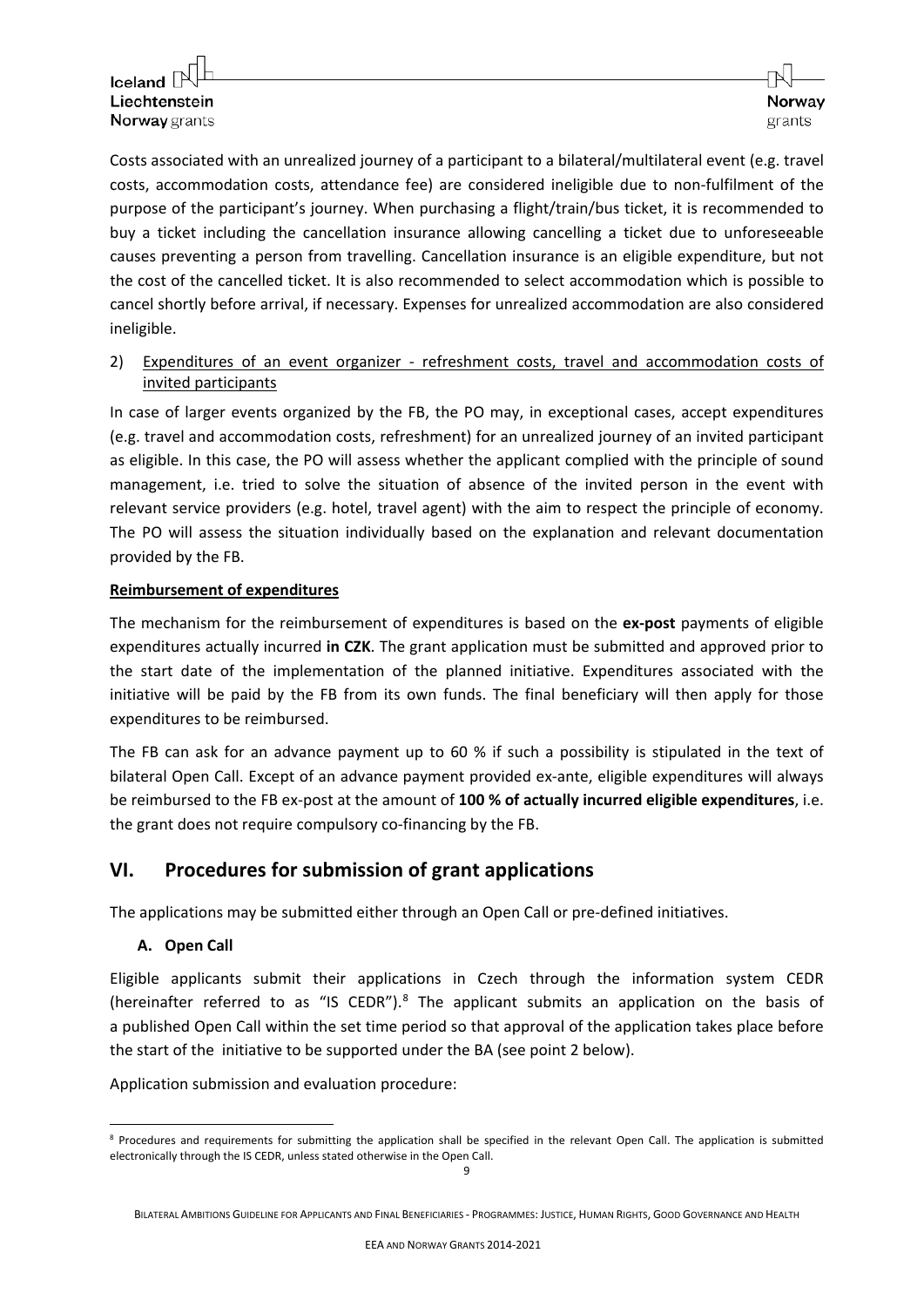- 1. The application must be filled in on the prescribed form (see Annex 2 and 3), signed by the statutory representative of the applicant or the authorized person and submitted in accordance with the permissible methods of delivery. If the application is submitted through the IS CEDR, the application must be completed and signed electronically.
- 2. The signed application must be submitted to the PO at least **25 working days before the start of the planned initiative** unless stated otherwise in the Open Call. If the proposed initiative includes public procurements, including small-scale contracts, the application shall be submitted in due time, taking into account the time necessary for the public procurement implementation. In exceptional and duly justified cases, the application may be submitted in shorter period of time.
- 3. The PO first review the application for compliance with the administrative and eligibility criteria:
- administrative criteria;
- eligibility of the applicant and partner;
- eligibility of the initiative for which funding is requested;
- eligibility of expenditures including the limits set out in the Annex 1;
- excluding the possibility of duplicate use of funds.
- 4. While reviewing the application, the PO may ask the Donor Programme Partner (hereinafter referred to as "**DPP**")/International Partner Organisation (hereinafter referred to as "**IPO**")/Programme Partner (hereinafter referred to as "**PP**") or relevant Donor State embassy for their statement whether the partner specified in the application exists and complies with the expected professional qualifications (eligibility of the applicant/Donor State partner).
- 5. Following the completion of the administrative and eligibility review, the unsuccessful applicants whose applications are rejected at this stage will be notified of the rejection by the Letter of Grant Rejection (hereinafter referred to as "Rejection Letter"), including the reasons why the initiative was not approved for funding. Unsuccessful applicants may appeal to the PO within 15 days of the delivery of the Rejection Letter. The applicant will be informed of the final decision of the PO within 20 working days of the delivery of the appeal.
- 6. After positive review of compliance with the formal and eligibility criteria, the PO makes the content assessment of the application by appraising the relevance towards the aim of strengthening bilateral cooperation including the impact on the objectives of the BA. Where relevant, the PO may co-operate with the PP/DPP/IPO if relevant for given programme.
- 7. The application will be approved/rejected by the PO within 20 working days of its submission. In the event of insufficient information provided in the application, the applicant will be asked by the PO to add the supplementary information. In such a case, the deadline for approving/rejecting the application, i.e. 20 working days, is suspended. The deadline for approval/rejection will commence again once all the requested information has been provided by the applicant.
- 8. Information about the results of the evaluation procedure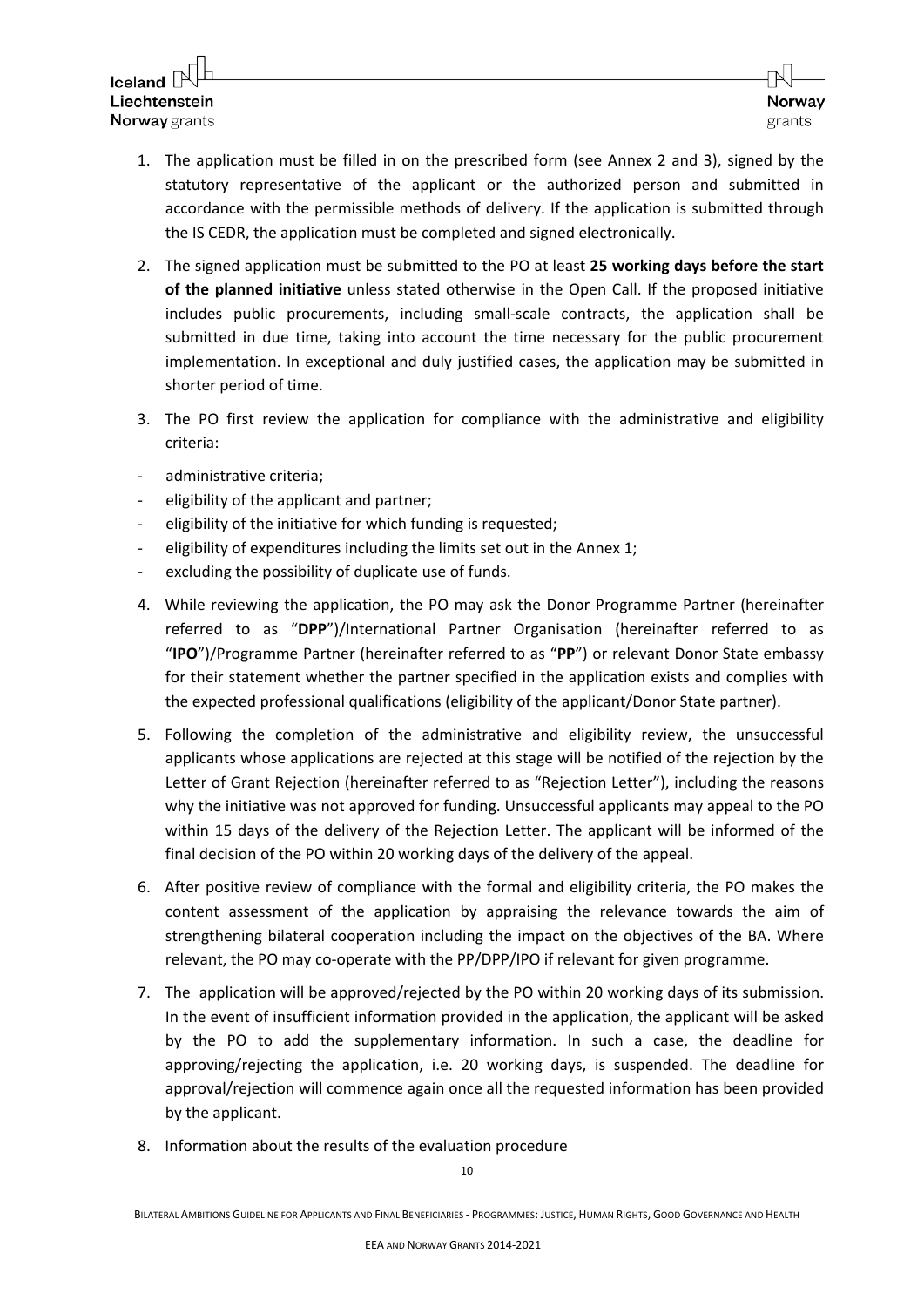The successful applicant will be notified of the approval of the application and the eligibility period in the **Approval Letter** in 20 working days of the submission of the complete application. Upon the notification of the applicant by the Approval Letter, the PO will issue the Implementation Contract, the legal basis for funding to be provided to the FB.

If the application is rejected, the unsuccessful applicant will be notified by the Decision of Rejection, including the reasons why the initiative was not approved for funding. The Decision on not awarding the grant cannot be appealed. Complaints concerning the selection process may be submitted electronically to the PO´s email stated in the Open Call. The PO shall assess such complaints and send the final opinion to the complainant within max. 30 days of the complaint delivery.

#### **B. Pre-defined initiatives**

The intentions of pre-defined initiatives including conditions and submission procedure are agreed by the Cooperation Committee, if relevant for the particular programme, prior to the submission of the application. Based on the agreed intention, the applicant subsequently submits the application to the PO through the IS CEDR in line with the procedure applied for the Open Call initiatives, unless the method of submitting the application is set out otherwise.

If the applicant of a pre-defined initiative is the PO or the PP, the procedures of the PO/PP with regard to the administration of their bilateral initiatives are stated in chapter XV.

#### **Attachments to the application**

The applicant is obliged to attach prescribed annexes to the application. If the application is submitted by an authorised person, the authorisation for signature on behalf of the applicant must be attached as the mandatory attachment.

Following attachments are mandatory:

- Confirmation of intention of bilateral cooperation within the initiative (previous communication with the partner of the initiative - e.g. by email, partnership declaration, etc.) (for template of Letter of intent see Annex 2A);
- Detailed budget (for standardized template see Annex 2B; relevant only when the application is not submitted through the IS CEDR);
- Brief summary of the initiative in English (for standardized template see Annex 2C);
- Bank identification form filled in (for standardized template see Annex 2D; in case the applicant is a contributory organization and the grant shall be channelled via its founder, signed Bank identification of the founder´s bank account shall be submitted);
- Agenda of the event or exchange (e.g. conferences, workshops, seminars, study visits, courses, internships, etc.);
- Founder´s agreement with the submission of the application (applicable only if the applicant is a contributory organization and the grant shall be channeled via its founder; previous email communication between the founder and the applicant proving the consent of the founder to the applicant´s intention to implement the initiative is considered sufficient).

BILATERAL AMBITIONS GUIDELINE FOR APPLICANTS AND FINAL BENEFICIARIES - PROGRAMMES: JUSTICE, HUMAN RIGHTS, GOOD GOVERNANCE AND HEALTH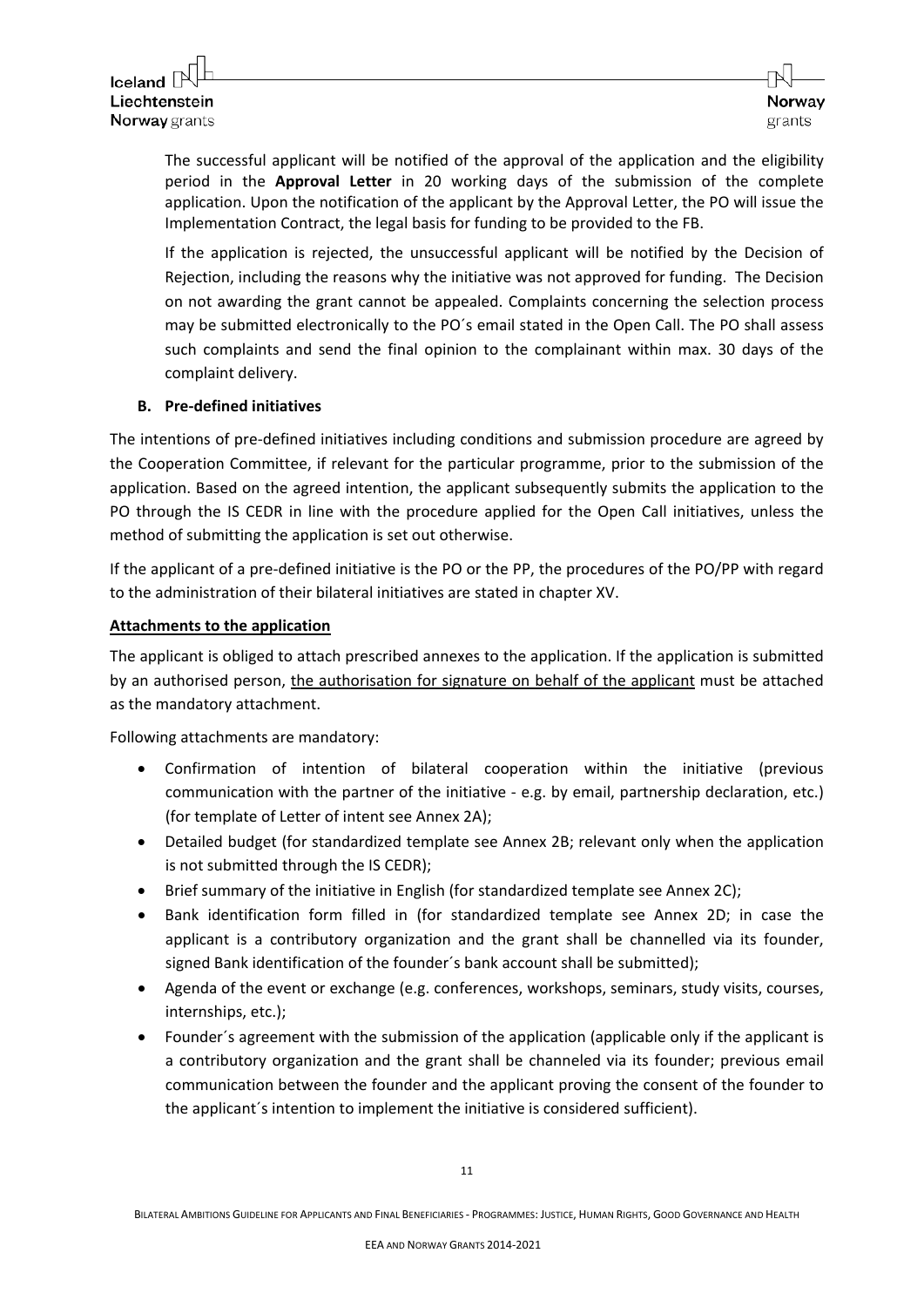When submitting the application through the IS CEDR, the application form as a computer-generated PDF document, signed electronically by the statutory representative or an authorised person, will be submitted as the mandatory attachment.

All initiatives to be approved for funding under the BA by the PO must be implemented in accordance with the principles of economy, efficiency and effectiveness. Public procurements must be implemented in accordance with the Guideline of the PO on Small Scale Public Procurement - EEA and Norway grants 2014-2021.

## <span id="page-11-0"></span>**VII. Implementation contracts regarding the allocation of funds**

Following the issue of the Approval Letter, an Implementation Contract (Grant Award Decision/Letter of Deputy Minister in compliance with Act No. 218/2000 Coll., on Budgetary Rules with regard to the status of the institution that is the beneficiary of funds) will be issued by the PO and delivered to the FB via the IS CEDR (if in operation) and/or via Data Box.

The implementation contract contains binding information for the final beneficiary, such as the dates on which expenditures become and cease to be eligible and other terms relating to the allocation of the grant.

## <span id="page-11-1"></span>**VIII. Advance payment**

In case an advance payment is approved together with the Grant application for bilateral initiative and the Implementation Contract is signed by the PO, the advance payment in the approved amount (maximum up to 60 % of the requested grant) will be transferred to the bank account of the FB as soon as possible after signing the Implementation Contract<sup>[9](#page-11-2)</sup>.

Advance payment must be accounted in the first payment request, i.e. the amount of advance payment is subtracted from the total amount of approved incurred expenditures reported within the first monitoring report. In case the advance payment was not fully accounted within the first payment request, the same principle is used for the following ones until full amount of provided advance payment is accounted.

In case that the overall actual incurred eligible expenditures are lower than the amount of the advance payment, the FB is obliged to return the unused financial resources. Together with an official request for submission of the final monitoring report (i.e. after approval of the report by the PO) the FB will be requested to return these unused financial resourses to the bank account specified by the PO within 30 days.

If these unused financial resources are not returned as required in the official request for submission of the final monitoring report, the case is solved as suspicion on irregularity in line with the Act No. 218/2000 Coll., on Budgetary Rules.

<span id="page-11-2"></span><sup>-</sup><sup>9</sup> The possibility of advance payment is not relevant for State Organizational Units/State Contributory Organizations, in line with the Act No. 218/2000 Coll., on budgetary rules.

BILATERAL AMBITIONS GUIDELINE FOR APPLICANTS AND FINAL BENEFICIARIES - PROGRAMMES: JUSTICE, HUMAN RIGHTS, GOOD GOVERNANCE AND HEALTH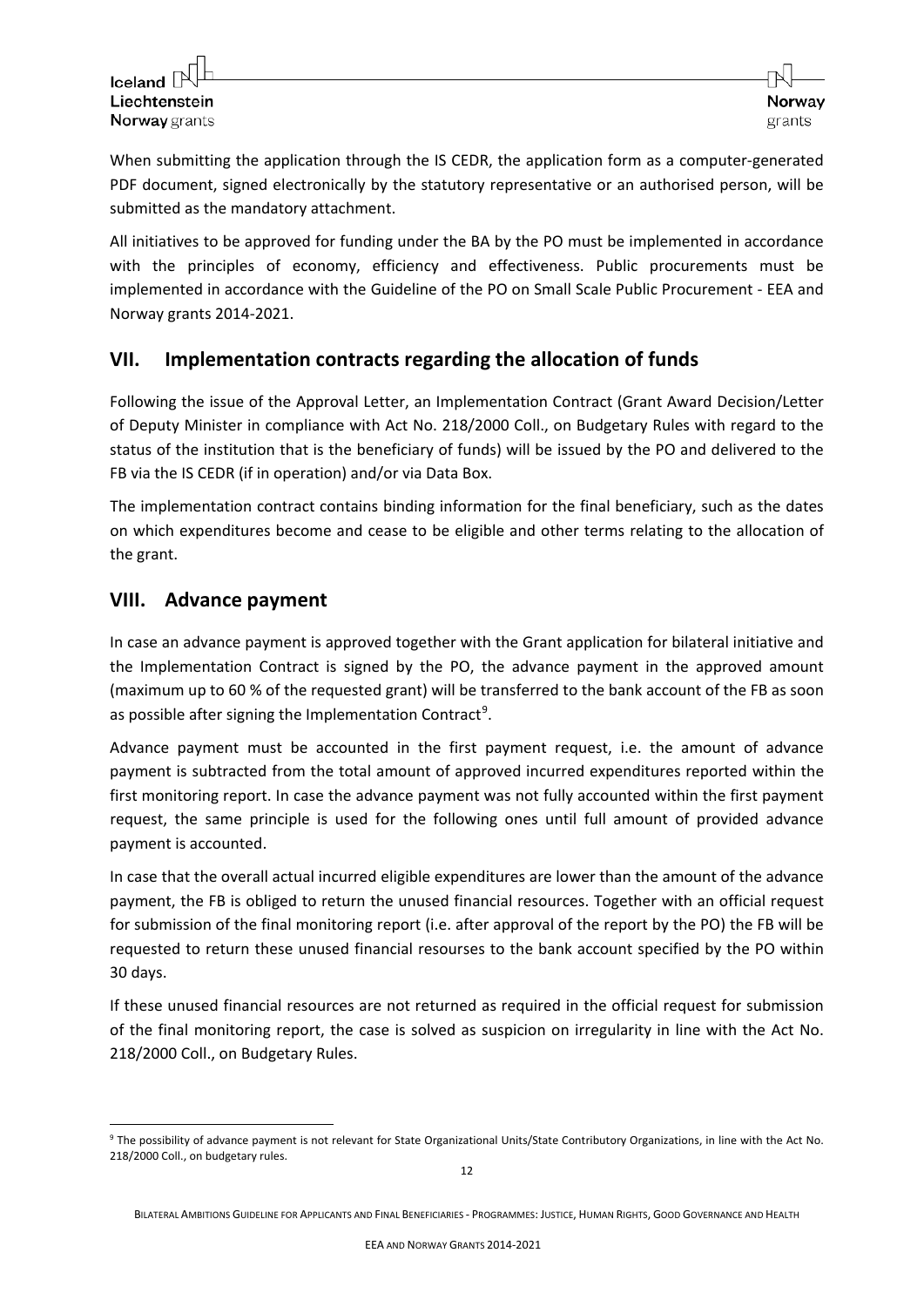Each advance payment approved within the application, will be, in line with the Act No. 218/2000 Coll., on Budgetary Rules, subject to settlement with state budget after the implementation of the initiative is completed.

# <span id="page-12-0"></span>**IX. Procedures for submission of interim/final report including payment request**

The FB submits a monitoring report (interim/final report) including payment request to the PO for its approval and reimbursement of all incurred expenditures of the initiative in line with the below mentioned schedule. The interim report shall be submitted electronically via IS CEDR, if in operation, no later than 1 month after the end of the monitoring period. The final report shall be submitted electronically via IS CEDR, if in operation, no later than 3 months after completion of the initiative<sup>[10](#page-12-1)</sup> which is the subject of the grant from this Fund.

- For initiatives with an implementation **period up to 6 months**, the FB submits 1 final report after the end of implementation of the initiative.
- For initiatives with an implementation period **longer than 6 months[11](#page-12-2)**, the FB submits interim report each six months and 1 final report after completion of the initiative.

If justified, the PO can extend the deadline for submission of the monitoring report.

The interim report must be filled in on the **prescribed form** (see Annex 4) and consists of:

#### **Narrative part** including:

- description of the progress of approved initiative and its activities in the relevant monitoring period;
- quantification of results and description of outputs including relevant bilateral indicators (see Annex 3) reached in the monitoring period.

#### **Payment request** including:

1

- filled form of **request for payment**, which consists of the total sum of actual incurred expenditures rounded down to whole CZK and deduction of the amount of advance payment, if relevant,
- **documents substantiating implementation and eligibility of activities and expenditures** (particularly travel reports, photographic documentation, research analysis and other documents, articles, publicity samples, established partnership agreements, lists of foreign bodies with which cooperation has been established, signed list of participants etc.)  $^{12}$  $^{12}$  $^{12}$ ,

<sup>&</sup>lt;sup>10</sup> Completion date is stated in the Implementation Contract on Grant Award as the final deadline for achievement of the initiative purpose.

<span id="page-12-2"></span><span id="page-12-1"></span> $11$  In case the initiative is planned for a longer period than 6 months, request for merging the monitoring periods can be submitted by the FB. Nevertheless, the monitoring period of the final report shall not exceed 8 months. In exceptional cases, if the Final Beneficiary in the standard six months monitoring period does not realise any activities and/or expenditures, the monitoring period may be prolonged to 12 months upon the request of the Final Beneficiary and subsequent approval by the PO.

<span id="page-12-3"></span> $12$  FB is obliged to attach such documentation for each completed activity to enable the PO to evaluate the progress of the initiative and eligibility of incurred expenditures. Such documentation can be also used for publicity purposes by the PO.

BILATERAL AMBITIONS GUIDELINE FOR APPLICANTS AND FINAL BENEFICIARIES - PROGRAMMES: JUSTICE, HUMAN RIGHTS, GOOD GOVERNANCE AND HEALTH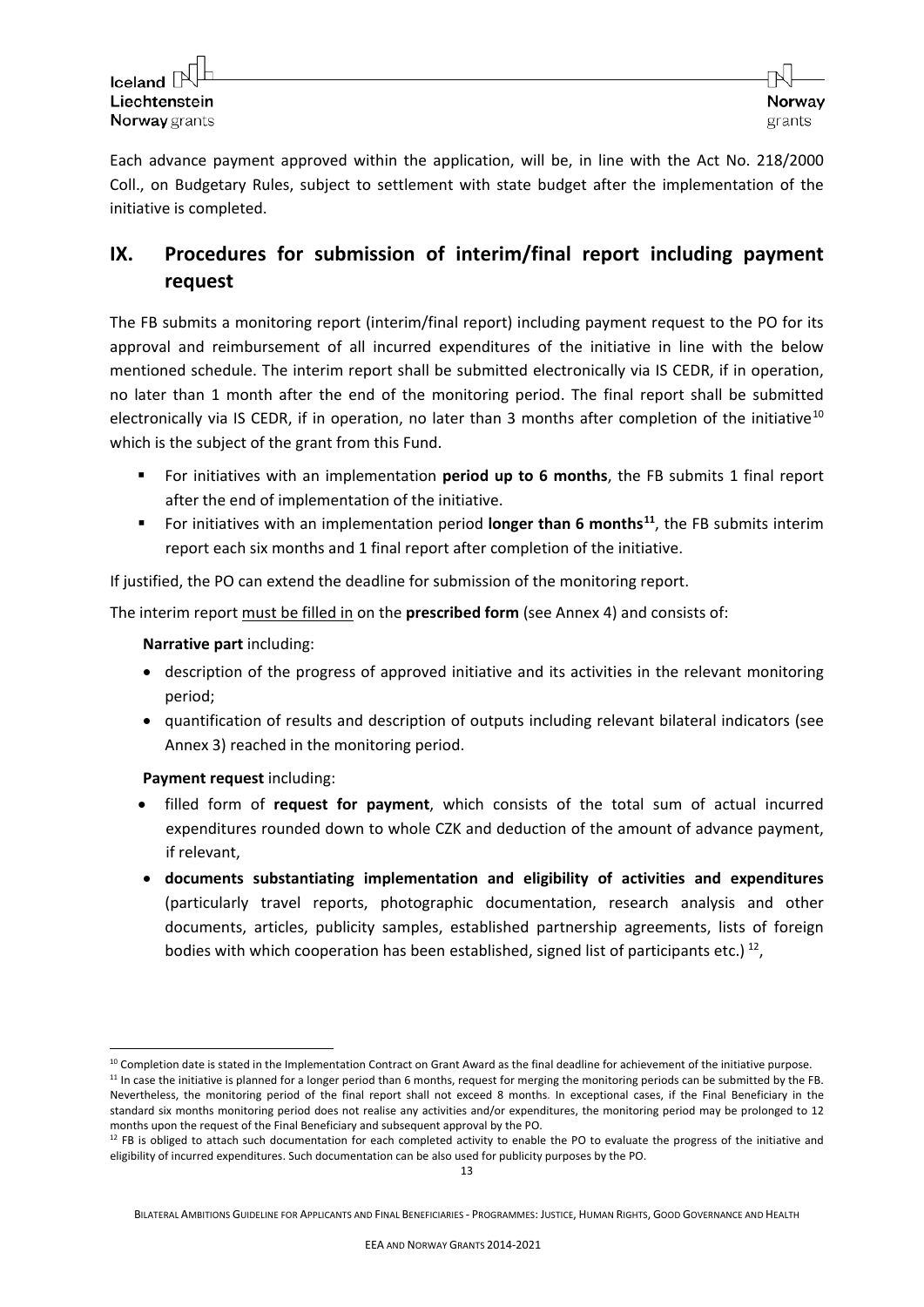Iceland  $\square$ Liechtenstein **Norway** grants

- **list of actually incurred expenditures including attachments** scans of invoices and other relevant accounting documents<sup>[13](#page-13-1)</sup> above the financial limit of 10 000 CZK<sup>[14](#page-13-2)</sup>,
- **scans of cash receipt or scans of bank statements** proving realization of payments related to eligible expenditures from the FB's bank account above the financial limit of 10 000 CZK,
- **statement from the accounting system** proving that all requested expenditures are recorded under the specific accounting cost centre for the EEA and Norway Grants within the FB's accounting system, **OR the audit report**[15](#page-13-3) (recommended template for the audit report is attached in Annex 6), covering all incurred expenditures substituting the above mentioned accounting documentation. The total sum claimed for payment rounded down to whole CZK. The cost of the report is considered eligible, providing that it complies with general principles of eligibility of expenditures as defined in Art. 8.2 of the Regulations.

The final report must be filled in on the **prescribed form** (see Annex 5). As compared to the interim report, its content is extended by a summary of the initiative implementation, its final results and outcomes, an assessment of the contribution to the strengthening of bilateral cooperation and evaluation questionnaire (see Annex 7).

After submission of the interim/final report and request for payment, the PO shall assess the report including Annexes. If necessary, the PO shall ask the FB for additional information or documents. After the approval of the interim/final report and payment request, the FB is requested by the PO to submit the report officially (with electronic signature of the statutory representative) via IS CEDR, if in operation. The Fund Operator will reimburse approved amount in line with the procedures set in the Implementation Contract within 15 working days of the approval of the payment request.

## <span id="page-13-0"></span>**X. Publicity**

-

All approved initiatives are subject to the EEA and Norway Grants 2014-2021 publicity requirements published by the Financial Mechanisms Office in the Regulation on the Implementation of EEA and Norwegian Financial Mechanisms for 2014-2021 and in the Communication and Design Manual. These documents are available online at www.eeagrants.cz and www.norwaygrants.cz.

The FB whose application has been approved by the PO is obliged to implement the initiative in accordance with the above documents to the appropriate extent with respect to the activities carried out. As a minimum requirement, the FB is required to use the logo of the EEA grants (in Good Governance and Health programmes) and Norway Grants (in Justice and Human Rights programmes) in materials and documents produced within the initiative (e.g. publications with the appropriate grant scheme logo of the programme, from which the initiative is funded, in an appropriate format). Logos

<span id="page-13-1"></span> $13$  Valid document must fulfill the specified essentials of an accounting document in accordance with § 11 Act No. 563/1991 Coll., on accounting (besides article 1f) in case of Czech entities. Entities from donor states and international organizations shall follow the applicable

<span id="page-13-2"></span>accounting standards and the generally accepted accounting principles of the country in which the entity is established.<br><sup>14</sup> The originals of all invoices and other relevant accounting documents (bills, orders etc.) relat FB in the initiative folder for the purpose of the on-site control.

<span id="page-13-3"></span><sup>&</sup>lt;sup>15</sup> The audit shall be carried out by an independent auditor, qualified to carry out statutory audits of accounting documents, or by a competent and independent public officer. The report shall certify that the claimed costs are incurred in accordance with the Regulation, the relevant law and national accounting practices.

BILATERAL AMBITIONS GUIDELINE FOR APPLICANTS AND FINAL BENEFICIARIES - PROGRAMMES: JUSTICE, HUMAN RIGHTS, GOOD GOVERNANCE AND HEALTH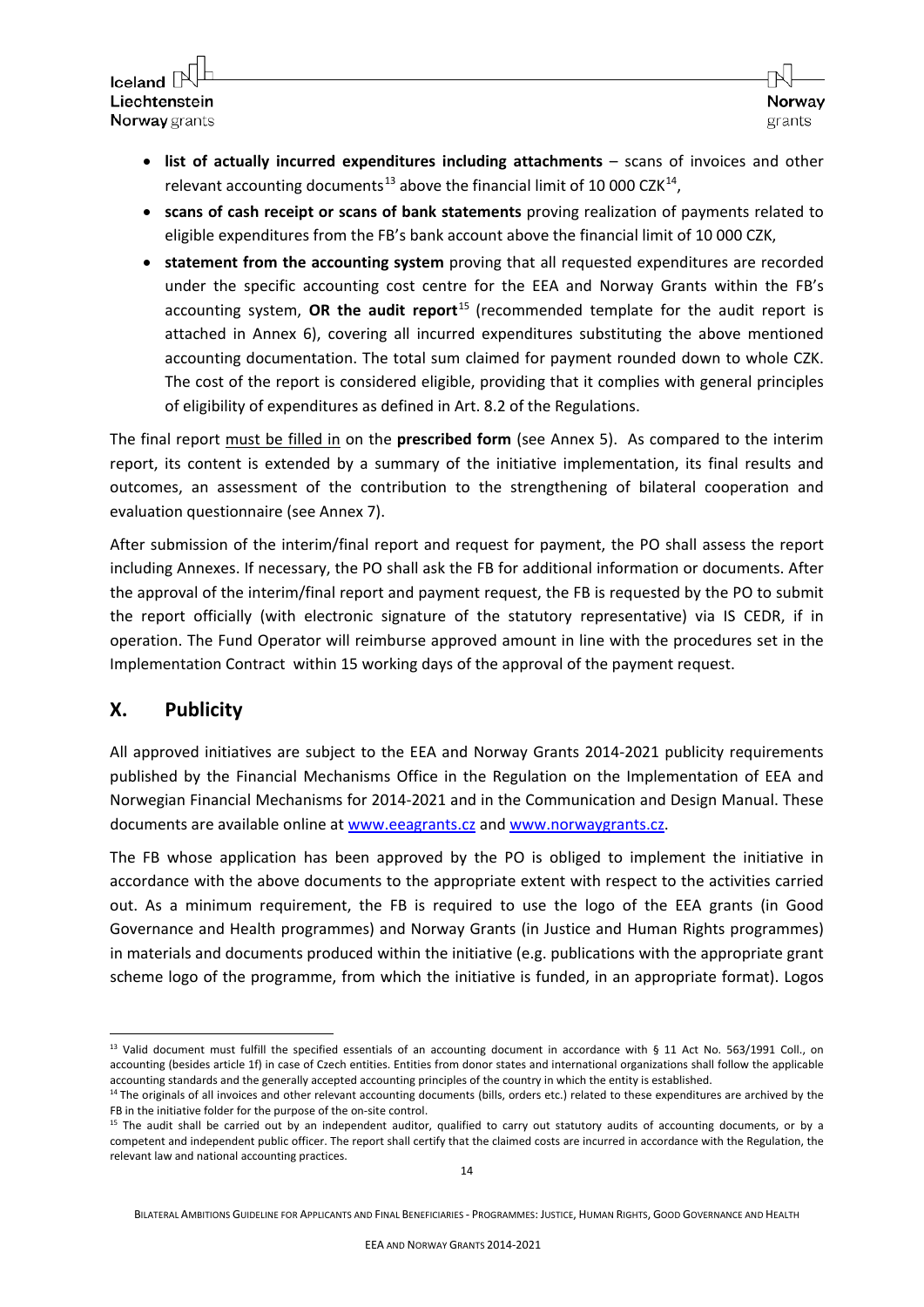-

and templates are available online for download at [www.eeagrants.cz](http://www.eeagrants.cz/) and [www.norwaygrants.cz](http://www.norwaygrants.cz/) in the section General Information - Promotion.

The FB is also responsible for publishing the results of the initiative (e.g. on its website, Facebook profile, etc.). The FB is obliged to describe planned ways of publication of the initiative results in the application and subsequently report on the fulfillment of the publicity in the monitoring report including the relevant documentation in the form of annexes to the monitoring report (e.g. photodocumentation in case of events).

### <span id="page-14-0"></span>**XI. Modification request**

The FB may submit a modification request with the aim to update or modify the content of the approved initiative. Such modification request can be submitted no earlier than after issuing of the Implementation Contract by the PO.

The FB shall submit the request for such a change electronically via IS CEDR (if in operation) in the form of a new attachment to the initiative documentation (does not apply for type C changes – see below). The PO will assess<sup>[16](#page-14-1)</sup> the request (whether the planned change can be justified in relation to the approved iniative) and will inform the FB about the decision via IS CEDR.

Within the initiative, three types of changes may be requested:

- A) the changes that have an impact on the implementation contract and must be submitted through modification request via IS CEDR:
	- change of the completion date (i.e. achievement of the initiative purpose) the change must be approved by the PO **ex ante**, i.e. the request for modification must be submitted **at least 10 working days before** the original date of the initiative completion and approved by the PO before the original date of the initiative completion (in exceptional cases, a shorter term is acceptable if duly justified and provided that the administration of such a modification request is feasible);
	- change of the final date of eligibility of expenditures the change must be approved by the PO ex ante, i.e. the request for modification must be submitted to the PO **at least 10 working days before** the original deadline for eligibility of expenditures and approved by the PO before the original deadline for eligibility of expenditures (in exceptional cases, a shorter term is acceptable if duly justified and provided that the administration of such a modification request is feasible);
	- change of the statutory representative of the FB (for notification of the PO);
	- change of the bank account (for notification of the PO).

<span id="page-14-1"></span><sup>&</sup>lt;sup>16</sup> Assesment by the PO is not relevant for modifications requesting change of statutory representatives and bank accounts. These are accepted by the PO automatically. Changes under the type C) are assesed by the PO during administration of monitoring reports.

BILATERAL AMBITIONS GUIDELINE FOR APPLICANTS AND FINAL BENEFICIARIES - PROGRAMMES: JUSTICE, HUMAN RIGHTS, GOOD GOVERNANCE AND HEALTH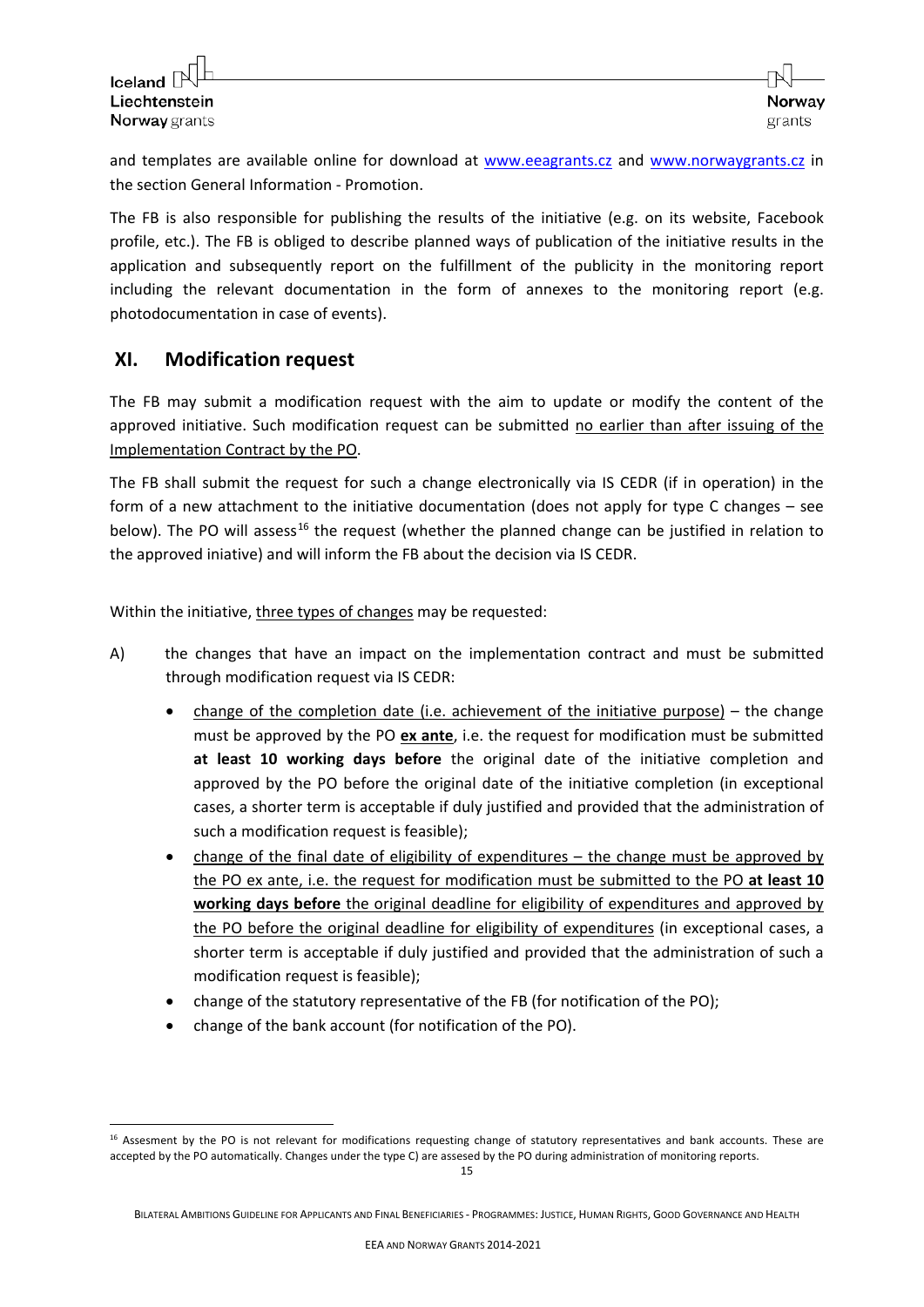Iceland  $\square$ Liechtenstein **Norway** grants

- B) changes with prior approval by the PO, which must be submitted through modification request via the IS CEDR and approved by the PO ex ante (i.e. before the implementation of the activities related to the requested modification):
	- request for the implementation of new activities;
	- creation of new items in the budget (the total amount of the grant allocation remains the same).

The modification request must be submitted no later than **10 working days** before the date of implementation of the activities affected by the modification. In exceptional cases, a shorter term is acceptable if duly justified and provided that the administration of such modification request is feasible.

- C) changes, which will be approved ex post in the interim/final report and which must be duly justified by the FB as regards their compliance with the 3E priniciple, clear contribution to strenghtening of bilateral relations and/or necessity for succesfull implementation of the initiative:
	- changes in utilization of the existing budget items (e.g. change in unit prices, transfers between items);
	- necessary changes of the composition of the participants of the initiative due to unforeseen circumstances (e.g. due to illness).

These changes will be described and justified by the FB in the narrative part of the interim/final report. **It is however strongly recommended to consult the changes type C), especially those impacting approved number of participants of the initiative, indicators of the initiative or coordination/management costs with the NFP before such modifiactions take effect.** Expenditures related to modifications not compliant with 3E priniciple, having no clear contribution to strenghtening of bilateral relations and/or unnecessary for succesfull implementation of the initiative shall not be reimbursed

**If a change requiring the PO's prior approval is implemented without its prior approval, the expenses associated with this change may be considered as ineligible.**

## <span id="page-15-0"></span>**XII. On-site control of the initiative**

The on-site control is carried out by the PO and/or entities authorized by the PO, regional tax office, the Supreme Audit Office, representatives of CA, Audit Authority, National Focal Point, FMO, the Financial Mechanism Committee, the Board of Auditors, EFTA, The Office of the Auditor General of Norway and The Norwegian Ministry of Foreign Affairs or by agents authorized by the PO. The aim of these controls is to compare the reality with the data and information given in the interim/final reports, from financial as well as factual aspects.

If requested by the control authorities, the FB is obliged to cooperate with given entities on the executed control and to provide all documents and information to substantiate the fulfilment of the approved initiative.

BILATERAL AMBITIONS GUIDELINE FOR APPLICANTS AND FINAL BENEFICIARIES - PROGRAMMES: JUSTICE, HUMAN RIGHTS, GOOD GOVERNANCE AND HEALTH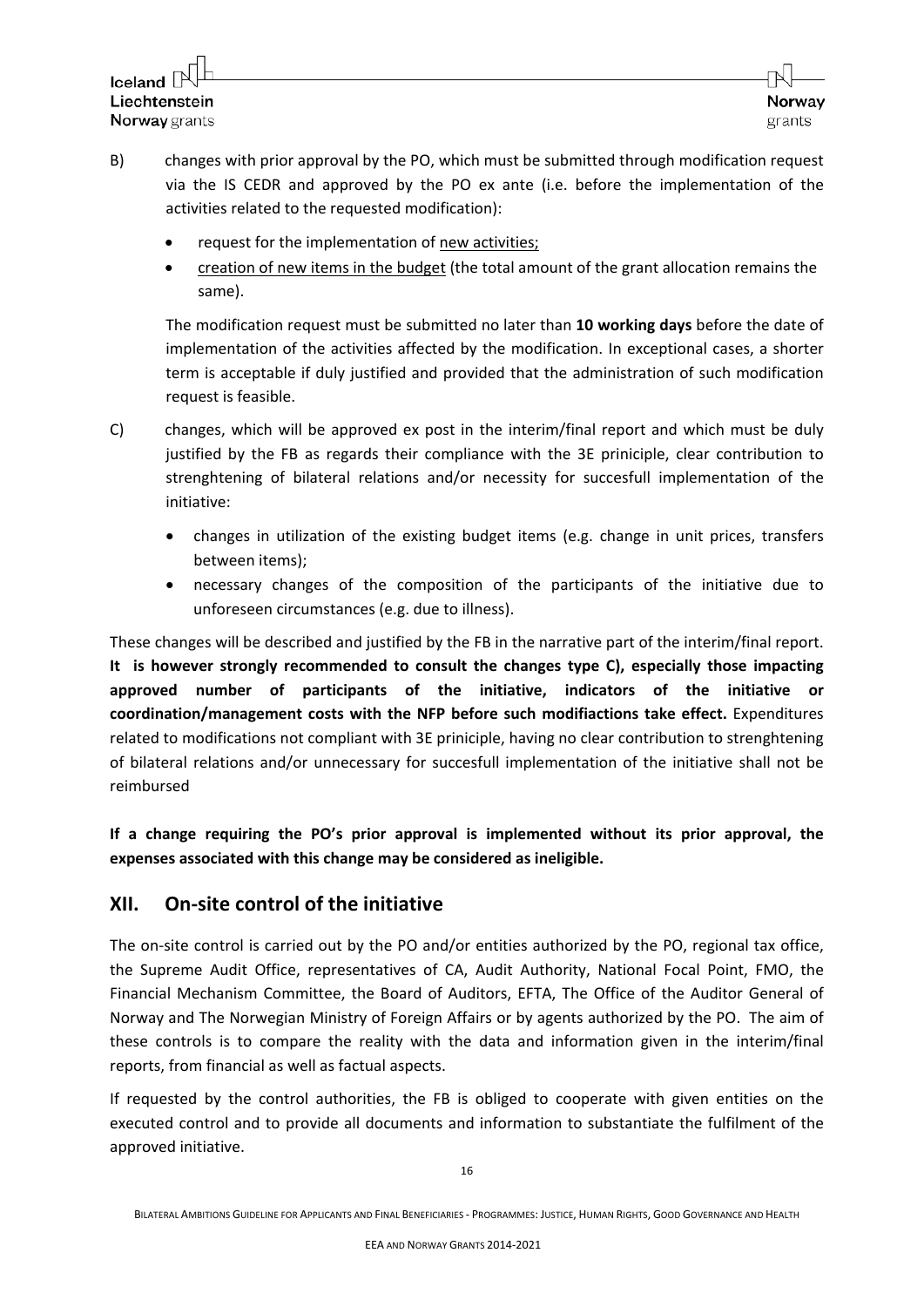In case the PO or other control authority detects irregularities, these are dealt with in accordance with the rules stated in the following chapter XIV. Irregularities in the supported initiatives.

## <span id="page-16-0"></span>**XIII. Evaluation**

The NFP/FMO or entities authorized by them may carry out evaluation related to the overall objectives of the EEA/Norwegian FM 2014-2021. If requested by the relevant authorities, the FB is obliged to cooperate with given entities and to provide all documents and information.

## <span id="page-16-1"></span>**XIV. Irregularities in the supported initiatives**

Irregularity shall mean any infringement of the rules governing the EEA and Norway Grants 2014-2021, European Union law or national legislation, if such a breach could affect or endanger any stage of the implementation of the supported initiatives financed by EEA and Norway Grants 2014-2021.

Entities involved in the implementation of the EEA and Norway Grants 2014-2021 are required to promptly notify the PO in any case of suspected irregularity. In cases of suspected serious irregularity the PO may suspend payments for a given initiative for the necessary time.

If the suspicion on irregularity occurs within the Bilateral initiatives, the PO assess the substantiation of this suspicion and in case of confirmation is entitled:

- to withhold the grant/funds or its/their part using § 14e of Act No. 218/2000 Coll.<sup>[17](#page-16-3)</sup>
- to use § 14f article 1 of Act No. 218/2000 Coll. and asks the FB to implement remedial measures and sets a deadline for their implementation (only when the nature of breach allows remedy)
- to ask FB for recovery of the grant/funds or its/their part in line with § 14f article 3 of Act No. 218/2000 Coll.

The unpaid/returned grant/funds or its/their part will be set in the amount of the breach or in accordance with the Table of grant/funds recoveries for the breach of conditions of providing grant/funds.

If the FB submits an objection against the use of §14e of Act No. 218/2000 Coll., fails to implement remedial measures, or does not return a grant/funds or its/their part (which is understood as breaching of budgetary discipline), the PO shall hand over the case to the Tax office for further investigation and decision whether the budgetary discipline has been breached.

## <span id="page-16-2"></span>**XV. Pre-defined initiatives of the Programme Operator/Programme Partner**

Intentions of the PO/PP to implement a pre-defined initiative are to be approved by the CC of the relevant programme. The content of the initiative including eligible activities and expenditures are mutually agreed by the CC. Following the mutual consent of the CC members on the initiative, the

<span id="page-16-3"></span><sup>&</sup>lt;u>.</u> <sup>17</sup> This cannot be applied when the FB is the SOU or SCO.

BILATERAL AMBITIONS GUIDELINE FOR APPLICANTS AND FINAL BENEFICIARIES - PROGRAMMES: JUSTICE, HUMAN RIGHTS, GOOD GOVERNANCE AND HEALTH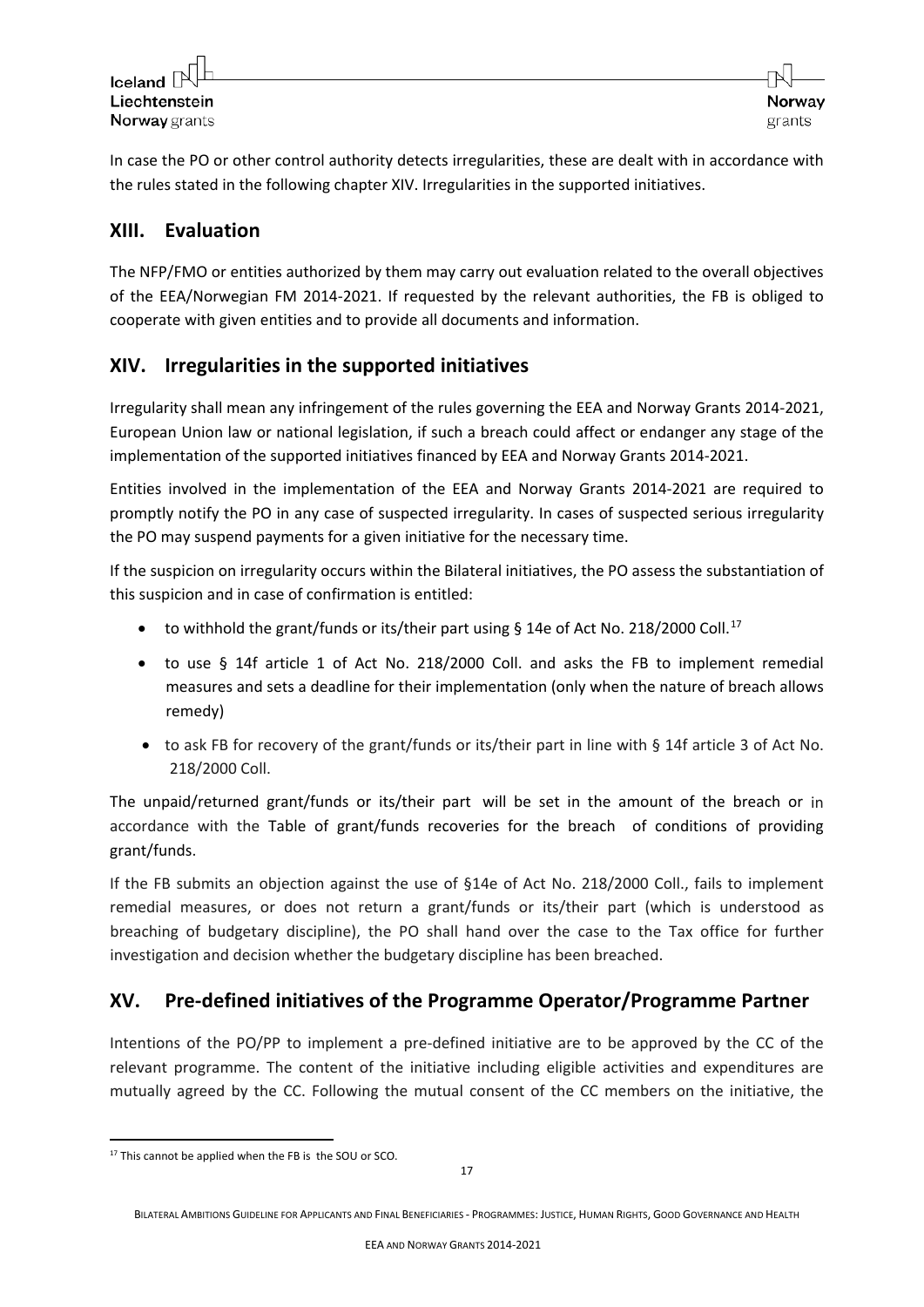PO/PP shall prepare and submit the grant application. The procedures of the PO/PP with regard to the administration of bilateral initiatives are to follow below mentioned rules and steps.

The PO/PP is to follow the rate of the grant assistance and rules on eligible expenditures in line with this Guideline, unless specific conditions are stated by the CC. Grant applications drafted by the PO, signed by an authorized person of the PO including compulsory annexes in compliance with chapter VI. (Attachments to the application), are registered and archived in IS CEDR (if in operation) or archived in compliance with the internal rules of the PO. Grant applications drafted by the PP, signed by an authorized person of the PP including compulsory annexes in compliance with chapter VI. (Attachments to the application), are submitted by the PP to the designated person of the PO following the instructions of the PO (e.g. via e-mail/data box or via IS CEDR if in operation) and subsequently registered and archived in IS CEDR (if in operation) or archived in compliance with the internal rules of the PO. The PO/PP must also attach the confirmation of the initiative approval by the CC (e.g. e-mail communication) to the grant application.

Following appraisal of the application, for the initiatives of the PP, an Approval Letter is issued by the designated person of the PO stating the conditions of the initiative implementation. Subsequently, a Letter of Deputy Minister in compliance with Act No. 218/2000 Coll., on Budgetary Rules, is issued by the PO. Neither an Approval Letter nor a Grant Award Decision are relevant for the initiatives of the PO.

The PO/PP shall follow the publicity requirements in line with chapter X. and Guideline of the Programme Operator on Small Scale Public Procurement - EEA and Norway grants 2014-2021 when implementing all their initiatives. The PP shall also follow procedures for submission of reports in chapter IX. and modification procedures in chapter XI. The PO is to follow simplified procedures for submission of reports in IS CEDR (if in operation) or internal directions and rules. Monitoring reports including requests for payments of the PO are verified by the designated persons of the PO.

## <span id="page-17-0"></span>**XVI. Information system CEDR**

IS CEDR is the information system of the Ministry of Finance, used for the submission of applications and their administration (unless stated otherwise in the Call). It is a web application that allows easy access to information about the current state of the initiative. Through the IS CEDR, the applicants may submit their applications and monitor the administration process directly from their workplace or home. Users will find all the necessary information related to the application and the implementation of the initiative in the system.

Following features are available in the IS CEDR:

- preparation and submission of the application;
- communicating with PO via electronic notice board;
- administration of approved initiatives including monitoring reports, payment requests and requests for changes;
- accessibility of all relevant documentation of the initiative.

BILATERAL AMBITIONS GUIDELINE FOR APPLICANTS AND FINAL BENEFICIARIES - PROGRAMMES: JUSTICE, HUMAN RIGHTS, GOOD GOVERNANCE AND HEALTH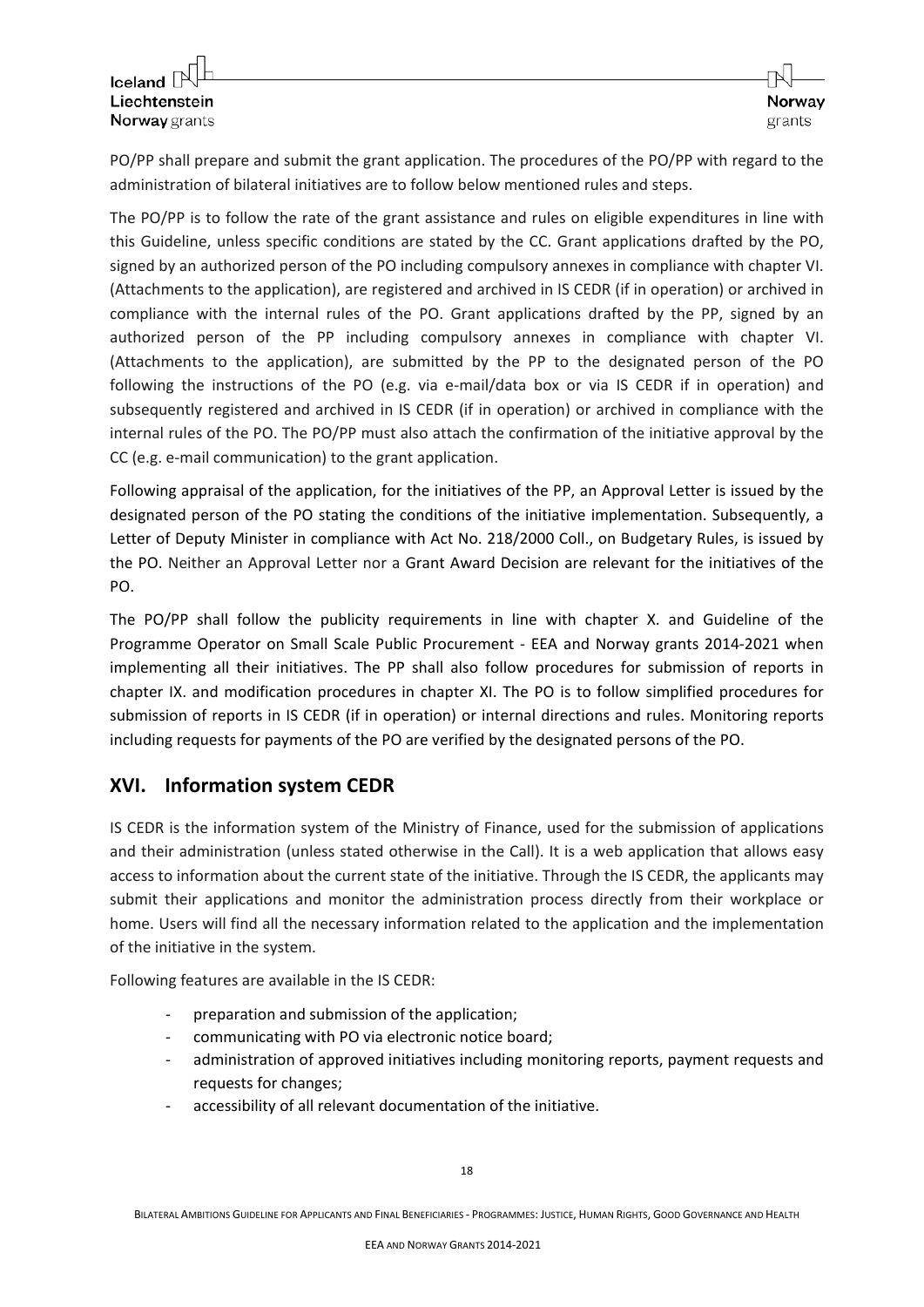Communication with the PO is carried out in the IS CEDR, including the requests for supplementary information during the assessment process (if the IS CEDR available), where relevant. In order to communicate with the PO, it is necessary for the applicant to have a data box established by the Ministry of the Interior of the Czech Republic (during the registration to the IS CEDR, the applicant needs to fill in the data box ID; the data box is used for sending documents by the PO).

All applicants must be registered in the IS CEDR for the purpose of submitting the application. Possession of a qualified certificate, which may be purchased from below mentioned certified providers, is the basic condition for working with IS CEDR:

- První certifikační autorita, a. s.
- Česká pošta, s. p.
- eIdentity a. s.

The qualified certificate is issued for a period of 12 months, afterwards it must be renewed by the provider or a new one issued. If the applicant is an employee (statutory representative) of a legal entity, he/she is required to obtain a qualified employee certificate (a certificate indicating a link to the organization).

Registration to the IS CEDR can be done by entering the IS CEDR homepage stated in the Open Call text or through [www.eeagrants.cz](http://www.eeagrants.cz/) and [www.norwaygrants.cz](http://www.norwaygrants.cz/) via the CEDR button on the opening page.



Further details on technical parameters necessary for work in the IS CEDR are listed on the relevant web site of the information system.

Information on the submission of applications, including the method of submission, will be published online at www.eeagrants.cz and www.norwaygrants.cz and stated in the Open Call text.

Queries can be sent electronically to [czp@mfcr.cz.](mailto:czp@mfcr.cz)

19